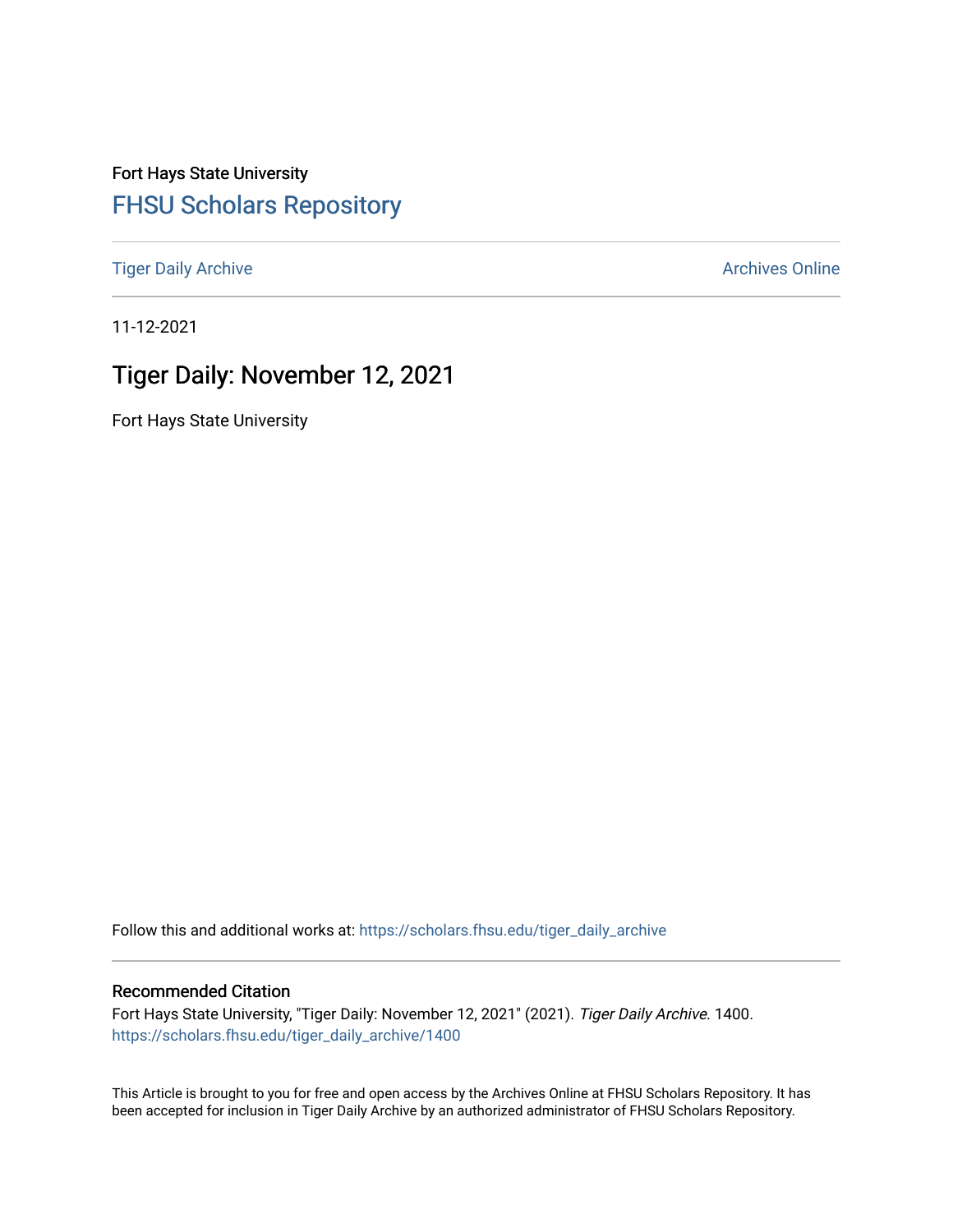**From:** Tiger Daily **Sent:** Friday, November 12, 2021 10:01 AM **To:** Tiger Daily <TigerDaily@fhsu.edu> **Subject:** Tiger Daily [November 12, 2021]



### **ANNOUNCEMENTS**

- **COVID-19 Updates**
- **Calendar: Upcoming Professional Development Opportunities**
- **Call For Book Chapters: Implementing Diversity, Equity, Inclusion, and Belonging Management in Organizational Change Initiatives**
- **Practice German with the Department of Modern World Languages**
- **United Airfare Discount for December 2021 ~ Fall Commencement**
- **KSBDC Upcoming Training Events**
- **FHSU Student Massage Clinics**
- **Fall 2021 Times Talks and Events**
- **Tertulia Fall 2021 (Spanish Coffee-Table)**
- **Distinguished Service Award Nominations Are Being Accepted!**
- **Kansas Startup November 12 14th**
- **2021 Security Awareness Training Due November 19, 2021**
- **University Photo November Studio Dates**
- **Tuition Assistance Applications For 2022 Spring/Intersession Semester Due by December 3rd**
- **Accepting Applications for FRE Funding Available for use in Spring 2022**
- **Dickens' Carolers**
- **Yoga and Mindfulness New Location!**
- **Videos Available from 11/2 TILTed Tech Mini-Conference: Accessibility for Inclusive Instruction**
- **International Education Week**
- **FHSU Academy [AKA Straigterline Partnership] Information Sessions**
- **Chartwells Thank-ful Food Donation**
- **Association for Radiologic Technology Students Fundraiser**
- **Fort Hays Honor Society Coat Drive**
- **FHSU Athletics Weekly Schedule**
- **Video Recording Available for Research Refresher Workshop**
- **Times Talk Presenters Needed for Spring 2022!**
- **Geography Awareness Week (GAW)**
- **GIS Day Wed. Nov. 17**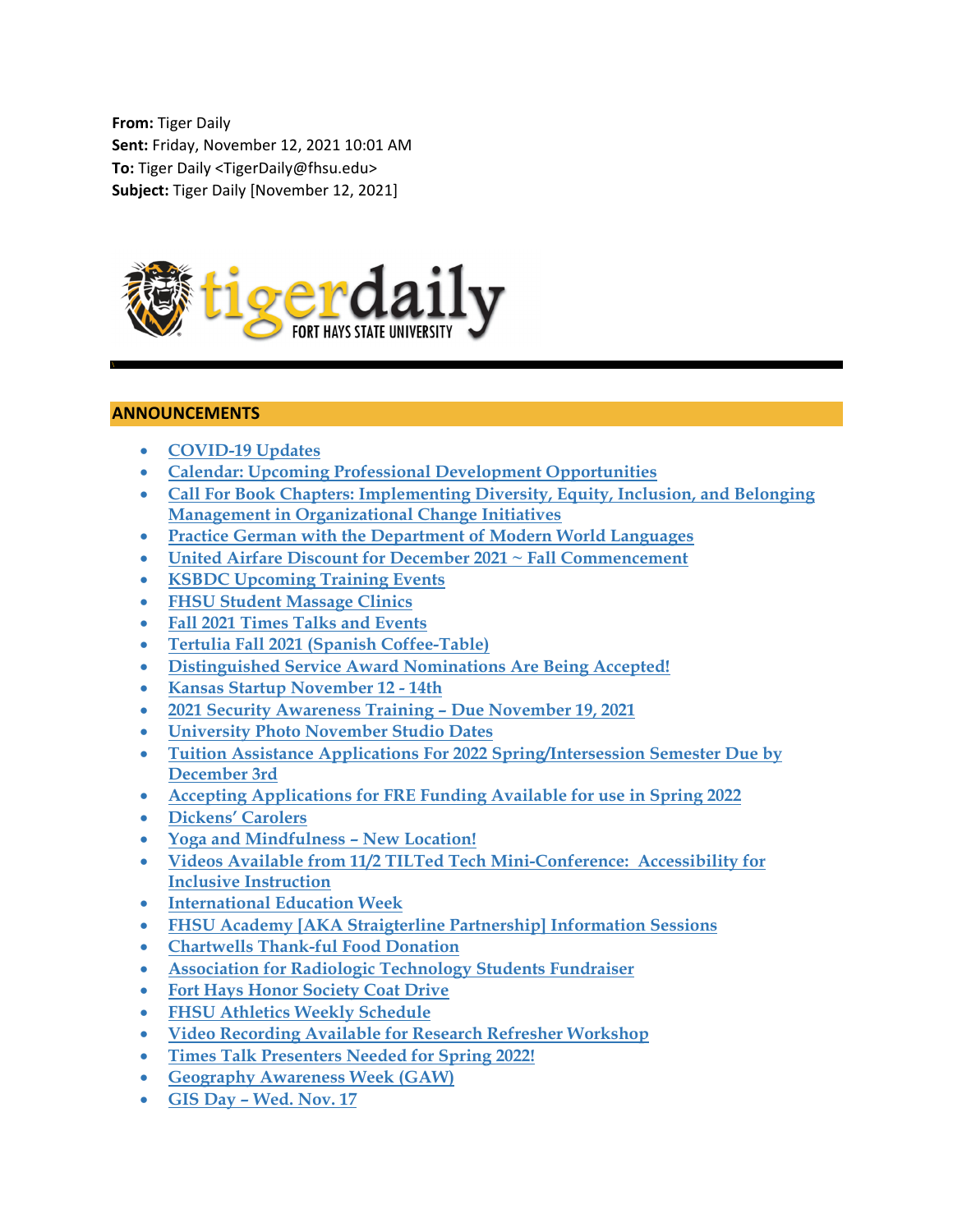# **GAW AWE-SOME KANSAS Challenge –** Entries due: Friday, November 19th

### **EVENTS**

# **THIS WEEK/WEEKEND**

- **Lecture by Dr. Stephen Andrew Taylor TODAY; 2:30pm**
- **FHSU New Music Festival Evening Concert TOMORROW; 7:30pm**

### **FUTURE EVENTS**

- **International Education Week Kickoff & Proclamation Signing November 15; 9:00am**
- **GAW World Awareness Trivia November 15; 10:00am 1:00pm**
- **Shine a Light on Domestic Violence November 15; Session One: 12:30pm 1:00pm / Session Two: 1:30pm – 2:00pm**
- **Public Forum to Discuss JEDI Advisors November 15; 2:00pm 3:00pm**
- **Science Café presents: "An Evolution of Technology's Effects on Healthcare Delivery" – November 15; 7:00pm**
- **Expanding FHSU's Global Reach through Unibuddy and EducationUSA November 16; 8:30am**
- **Unibuddy Ambassador Meet & Greet November 16; 10:00am 2:00pm**
- **FHSU International Alumni: Where Are They Now? November 17; 9:00am**
- **GIS Day Presentation: GIS & City Management; Special Guest Speaker: Cody M. Erwin, GIS Administrator, City of Haysville – November 17; 9:30am – 10:20am**
- **GIS Day Presentation: "Basic GIS Skills" and "Pipeline Integrity Management;" Special Guest Speaker: Mark Allen, President, Enertech Corporation – November 17; 2:00pm – 3:00pm**
- **Follow Your Path: International Student Success in the American Classroom November 17; 2:30pm**
- **Hispanic Dance Session: Tap Dance and Lyrical Dance (Body Expression) Session – November 17; 6:30pm – 9:00pm**
- **Chartwells Thank-ful Event November 18; Lunch**
- **AMS (Academy of Math & Science) Artists Behind the Art November 18; 3:30pm 4:00pm**
- **Jana's Jewelry November 29; 1:00pm 3:00pm**
- **Hispanic Film Festival November 29; 6:00pm**
- **CliftonStrengths Engaged – December 1 & 2; 9:00am 12:00pm (Both days)**
- **32nd Annual Fred P. Ruda Teaming Up for Tots December 4; 9:00am 1:00pm (come and go)**

### **EMPLOYMENT OPPORTUNITIES**

- **University Police Officer**
- **Chartwells Marketing Specialist/Intern**
- **Professional Advisor**
- **Adjunct Instructors in the Department of Communication Studies**
- **Carpenter**
- **Assistant Director of Student Engagement**
- **Coordinator of Student Engagement**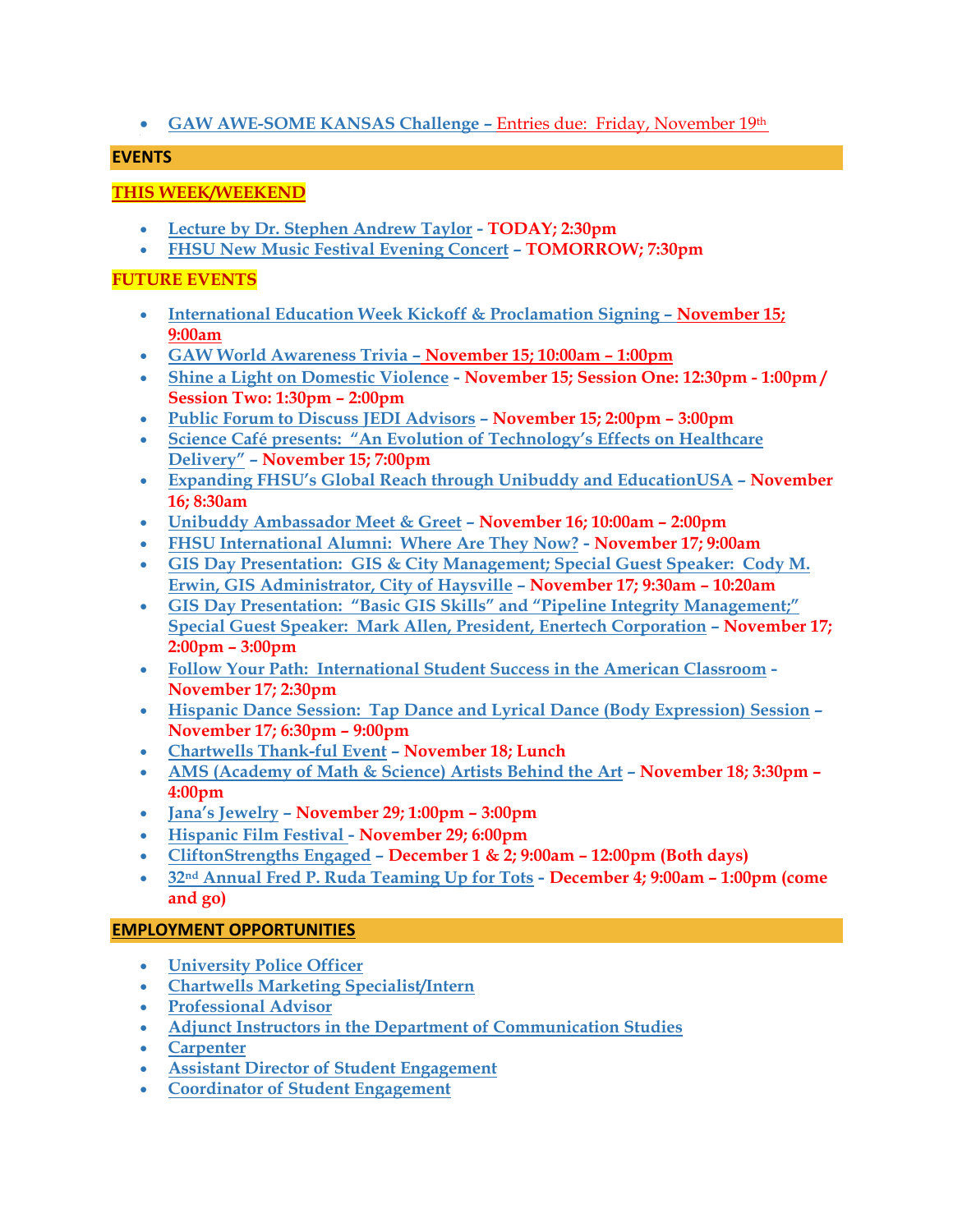**Senior Administrative Assistant – Allied Health Department** 

### **SHARE WITH STUDENTS**

- **Spring 2022 Course: Write with Confidence!**
- **ATSO GIS Presentation!**
- **Two Housing Scholarships Remaining for Spring 2022**
- **Come Play with Clay in Ceramics Courses!**
- **GIS Day Presentation: "Basics of GPS and Geocaching" FHSU Faculty: Dr. Thomas Schafer & Dr. Richard Lisichenko**

#### **STUDENT ABSENCES**

**TEECA Students Travelling to Pittsburg** 

#### **ANNOUNCEMENTS**

### **COVID-19 Updates**

The COVID-19 Response website is where we post the latest information about the pandemic, including a new COVID-19 Dashboard that is updated every Tuesday.

### **Calendar: Upcoming Professional Development Opportunities**

Check out upcoming professional development opportunities! The TILT TigerLearn event calendar is your go-to for professional development at FHSU! Check it out here: http://tigerlearn.fhsu.edu/events/.

To provide faculty and staff with one easy place to see all professional development at FHSU, we're happy to include your event on the TigerLearn calendar. We can include links to your registration site, contact persons for questions, etc. Just contact TILT-FacultyDev@fhsu.edu, and we'll add your event right away!

# **Call For Book Chapters: Implementing Diversity, Equity, Inclusion, and Belonging Management in Organizational Change Initiatives**

Scholars and practitioners are invited to contribute to an edited book entitled, *Implementing Diversity, Equity, Inclusion, and Belonging Management in Organizational Change Initiatives.* Published by IGI Global. Researchers and practitioners are encouraged to submit on or before December 26, 2021, a chapter proposal of 1,000 to 2,000 words clearly explaining the mission of the proposed chapter. Be prepared to submit the full chapter with 2 days of proposal submission if submitted by this date.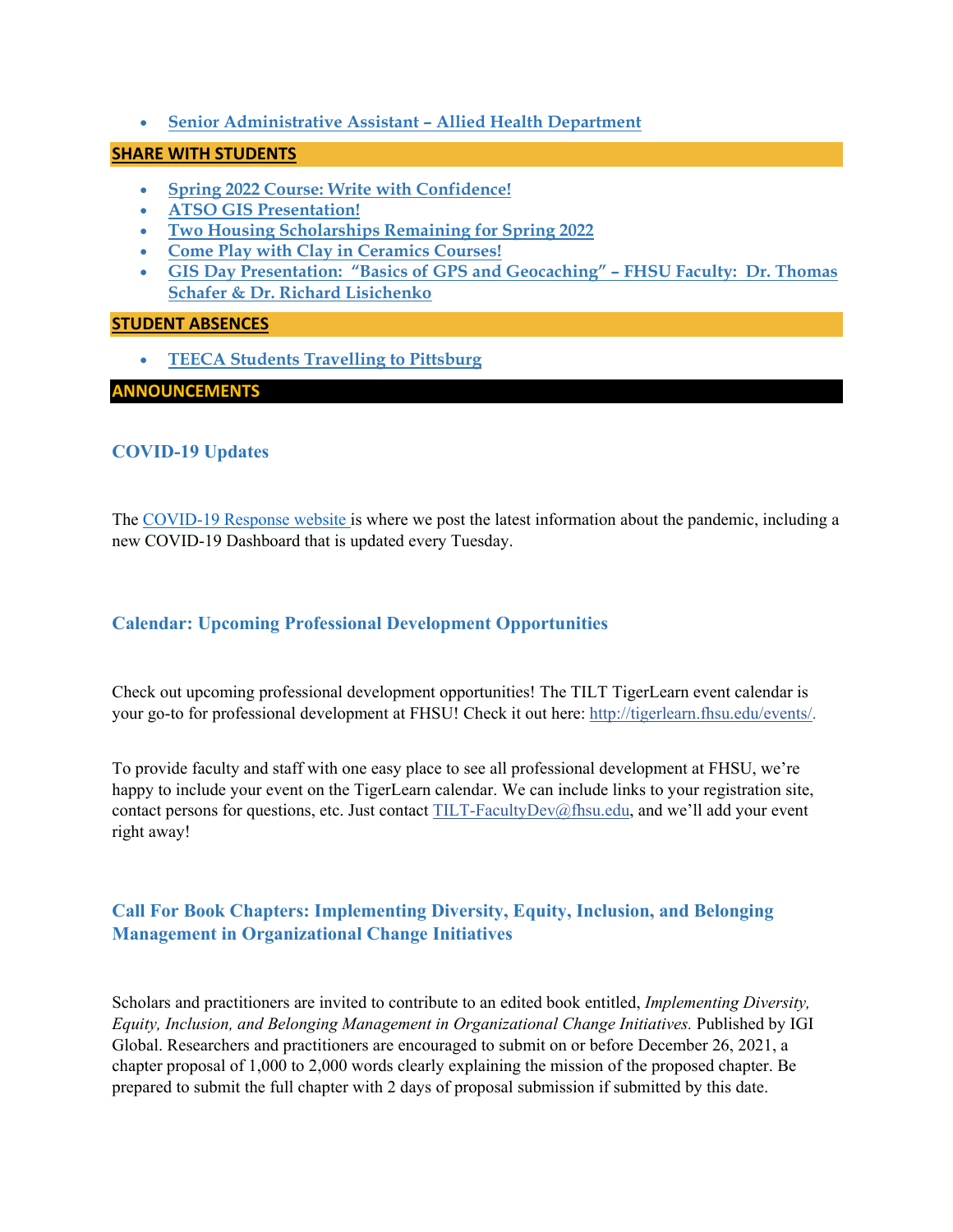Questions can be directed to Dr. Abeni El-Amin, Assistant Professor, Robbins College of Business and Entrepreneurship, Fort Hays State University, aelamin@fhsu.edu.

#### https://www.igi-global.com/publish/call-for-papers/call-details/5513

The focus of I*mplementing Diversity, Equity, Inclusion, and Belonging Management in Organizational Change Initiatives* is to analyze how leaders implement Diversity, Equity, Inclusion, and Belonging (DEIB) organizational change initiatives. The social and political changes of this era have created a climate change and fundamental shift in how businesses view the impact of DEIB in the workplace. Additionally, determined is how leaders make significant, sustainable changes utilizing communication abilities, envisioning, conflict management skills, servant leadership, and innovative DEIB initiatives.

# **Practice German with the Department of Modern World Languages**

Do you want to practice your German? Join us in Zoom for an informal conversation on the following dates:

November 4 and 18, December 2.

Time: 4:00 to 5:00 pm

Zoom link: https://fhsu.zoom.us/j/99785712439?pwd=eWU4aWo5MjZTZ3YwajlRekd6ekhaZz09

For more information, contact Dr. Giovani Lopez at g\_lopezlopez@fhsu.edu

Department of Modern Languages

### **United Airfare Discount for December 2021 ~ Fall Commencement**

We are pleased to partner with United Airlines for air travel to the FHSU December 2021 Commencement.

- To make flight reservations online please click on discount code ZJZS959019.
- MileagePlus members earn Premier Qualifying Dollars and miles for their travel.
- Dates of travel must occur between December 10 to December 25, 2021.
- Go to www./united.com/meetingtravel and enter the above code.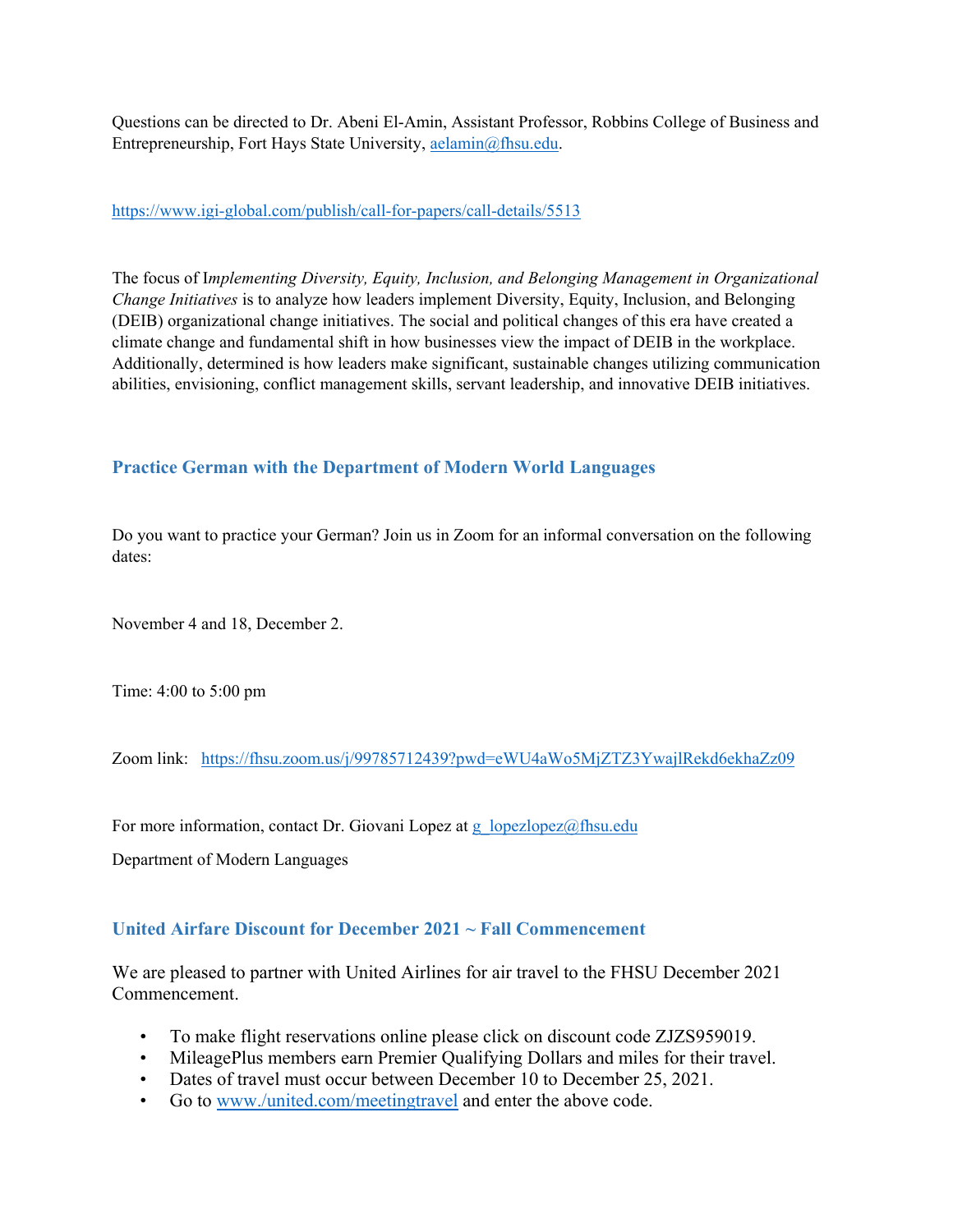You may also call United Meeting Reservation Desk at (800) 426–1122

- Monday Friday 7:00 a.m.  $9:00$  p.m. Central Time
- Saturday Sunday 7:00 a.m.  $-5:00$  p.m. Central Time

• Booking fees are waived for Meeting reservations. International customers may contact their local United Reservation Desk.

Questions, please contact Teresa L. Clounch at tlclounch@fhsu.edu.

# **KSBDC Upcoming Training Events**

Using a mix of in-person and online events, the Kansas SBDC provides helpful tips  $\&$  approaches on a wide variety of business topics.

Special Notes:

Make sure to visit our Video Library for recording of past webinars & events. Innovators/Inventors: Visit www.KansasSBDC.net/Tech for additional special events just for you!

#### **UPCOMING FREE WEBINARS:**

December 7th, 9:00 a.m. - **Retail Sales Tax Workshop** December 9th, 9:00 a.m. - **Sales Tax Construction Contractors**

# **FHSU Student Massage Clinics**

Welcome to the Fall semester for the FHSU Massage Therapy Program. Our student massage clinics will begin October  $9<sup>th</sup>$ . Clinic will be held on campus this semester.

#### *Location: Memorial Union, lower level*

We **ONLY** accept cash or check. **\$30.00** for a 1 hour session.

Click the link below to book your appointment:

https://www.fhsu.edu/hhp/Massage-Therapy/Book-an-Appointment/index

Hope to see everyone soon!!

### **Fall 2021 Times Talks and Events**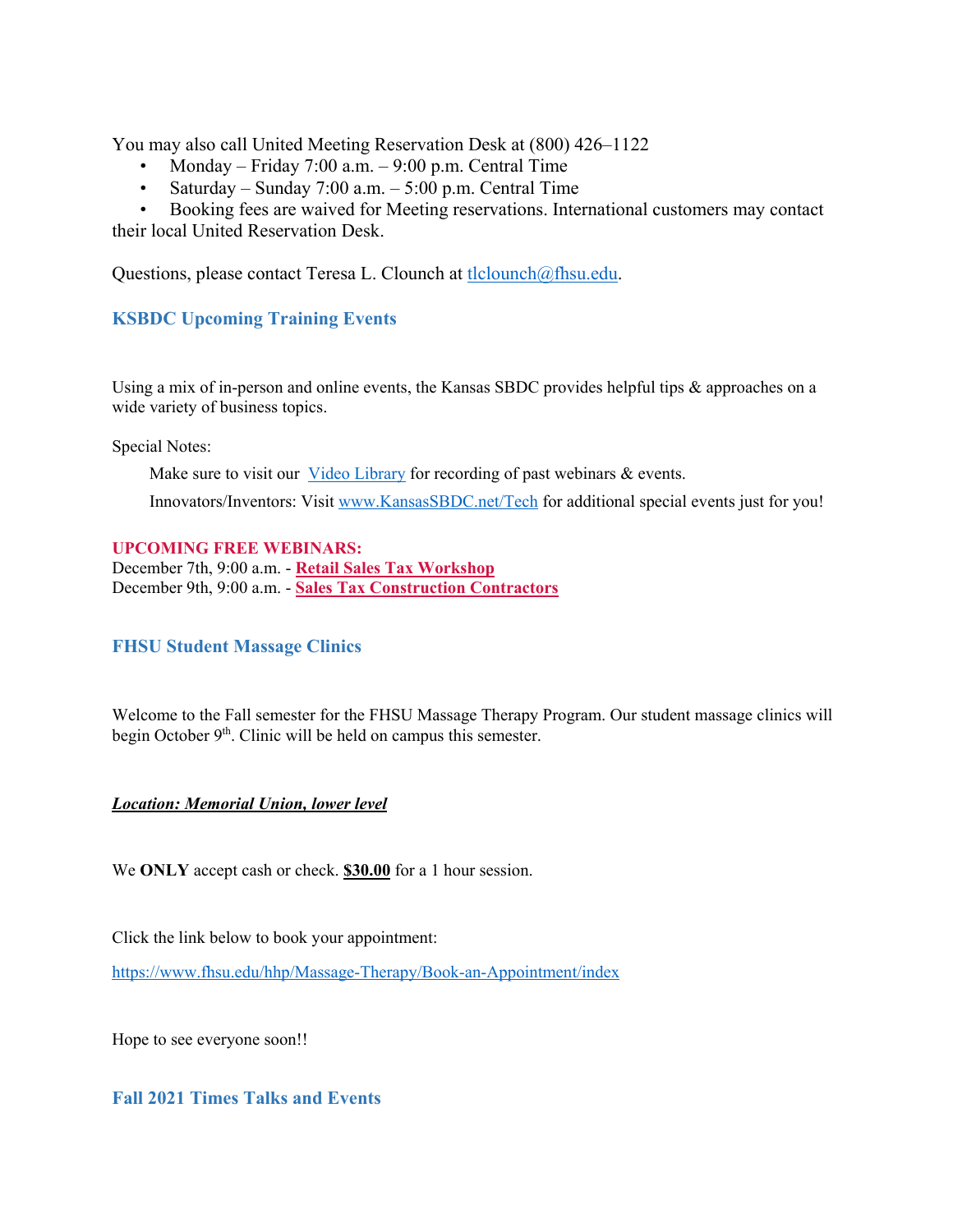#### **November 16th**

Time: 7:00 to 8:30 PM Location: Memorial Union, Stouffer Lounge Event: Elder Abuse Times Talk Presenter: Clinkscales Law

#### **November 30th**

Time: 12:00 to 1:00 PM Location: South Study Space Topic: Afghan Refugee Crisis Presenter: Dr. Christopher Olds

### **Tertulia Fall 2021 (Spanish Coffee-Table)**

Tertulia will take place from 3:30-4:30 pm on Zoom ID https://fhsu.zoom.us/j/97434239882?pwd=NGIwOFdSS0VPS2ZPdm56WUE2Tlc1UT09 on Thursdays September 16, October 14, October 28, and November 18, 2021. Bring your own beverage (coffee, tea, or favorite drink).

For questions, please contact Dr. Espino-Bravo: c\_espinobravo@fhsu.edu

*Sponsored by the Modern Languages Department.* 

#### **Distinguished Service Award Nominations Are Being Accepted!**

FHSU Family,

The Distinguished Service Award Committee has opened nominations for the 2021 Distinguished Service Awards. One "President's Distinguished Service Award" will be awarded to a University Support Staff (USS) member and one to an Unclassified Professional Staff (UPS) member. Each awardee will receive a certificate and check for \$500.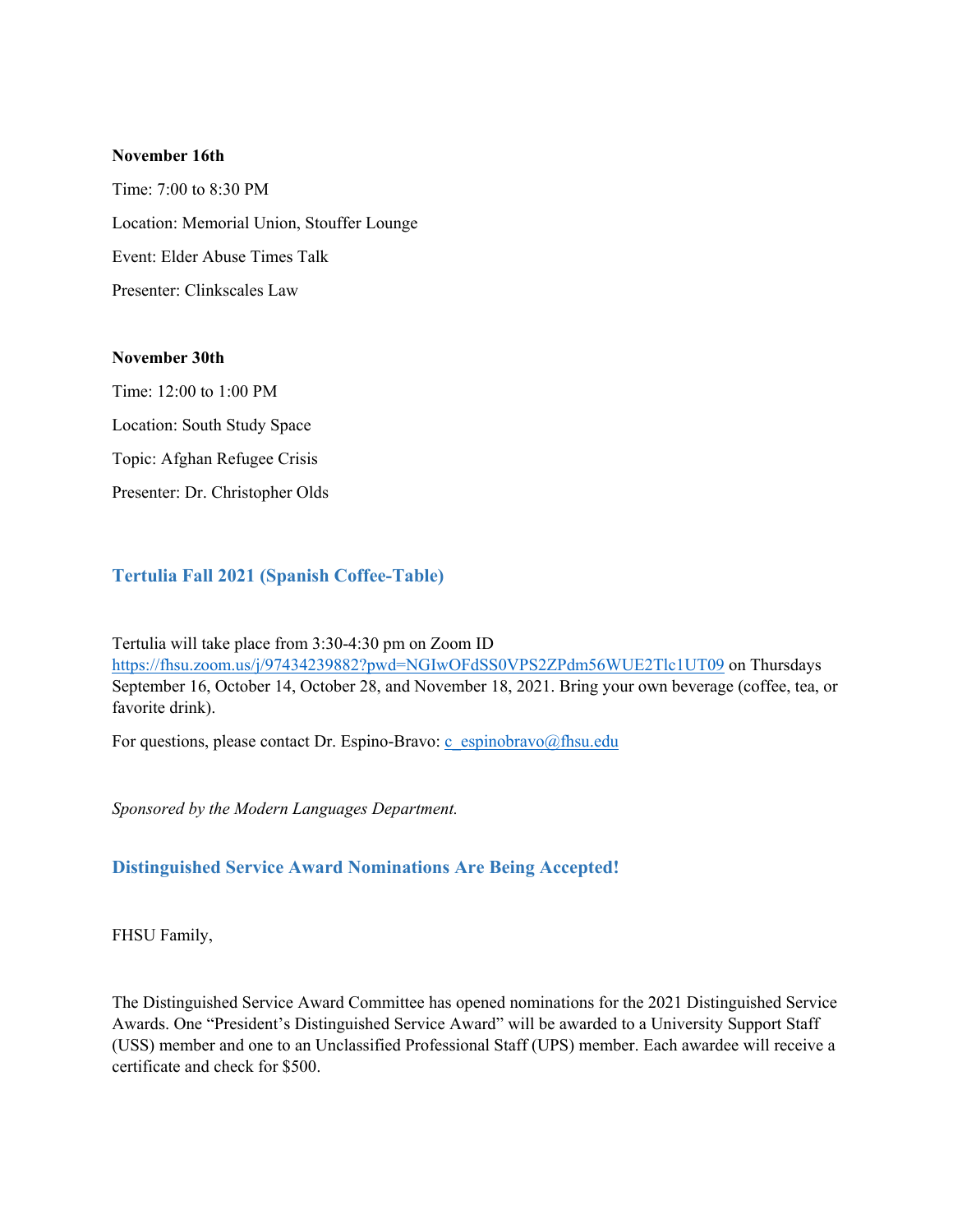Also, the Les and Elizabeth Griffin Outstanding Service Awards were created to recognize the exceptional and dedicated staff who support daily Food Service and Facilities operations at FHSU.

There are three categories:

- 1. Current FHSU Employee
- a. Employed within Facilities Operations, either USS or UPS.

b. Has been employed by FHSU, full-time or part-time, for at least three years (must have at least three years of service as of July 1 of the nominating year).

c. Has not previously received this award in the last five years.

d. Will receive a certificate and a \$500 check.

#### 2. FHSU Student

a. A current full-time student at FHSU.

b. Employed as a student employee within Facility Operations/Physical Plant or Chartwells-FHSU Food Service.

c. Has been employed as a student employee by FHSU for a period of at least one year as of July 1 of the nominating year and enrolled as a full-time student for the upcoming academic year.

d. Has not previously received this award.

e. Will receive a certificate and a \$250 check (two awards will be given, one for Food Services and one for Facility Operations).

### 3. FHSU Food Services Employee

a. Currently employed at Chartwells-FHSU food service providing services for FHSU students, staff, faculty and/or University guests.

b. Has been employed at Chartwells-FHSU food services providing services for FHSU for a period of at least three years as of July 1 of the nominating year.

c. Has not previously received this award in the last five years.

d. Will receive a certificate and a \$500 check.

The policies/guidelines and nomination forms can be found on the Human Resource webpage under the Resources tab.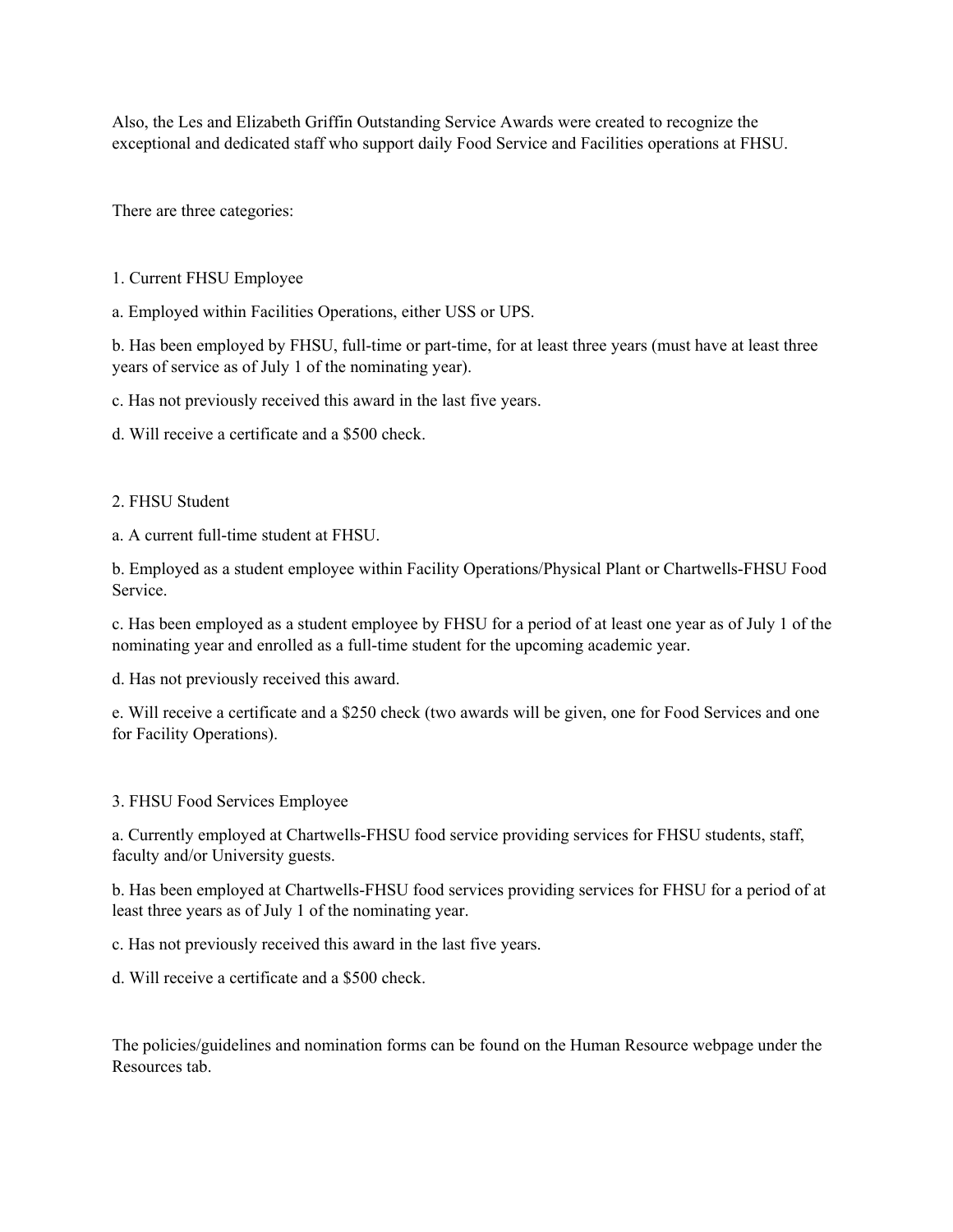The link is www.fhsu.edu/humanresourceoffice/Resources/. We also have new online forms this year that you can submit your nominations.

The Distinguished Service Award nomination form is available here: https://webapps.fhsu.edu/award/distinguishedservice.aspx

And, the Les and Elizabeth Griffin Outstanding Service Awards nomination form is available here: https://webapps.fhsu.edu/award/griffinfamily.aspx

Nominations are open and will be accepted until end of the day on November 19, 2021. Please follow the guidelines carefully and electronically submit your nominations to Shannon Lindsey, Human Resources Director. All awards will be announced during 2022 Winter Convocation.

Please contact Shannon Lindsey, at sollindsey@fhsu.edu, in Human Resources if you have any questions. The DSA Committee appreciates your time in nominating deserving FHSU employees.

Take care.

*Teresa L. Clounch, Chair Distinguished Service Award Committee* 

### **Kansas Startup November 12 - 14th**

Have an **idea** that will make a difference?

Want to **connect** with other creative people?

Want to **learn** more about creating a new venture?

**Join us for Kansas Startup!**

Kansas Startup is a 48-hour event where people pitch ideas for new ventures, form teams around the best ideas and then turn those ideas into reality.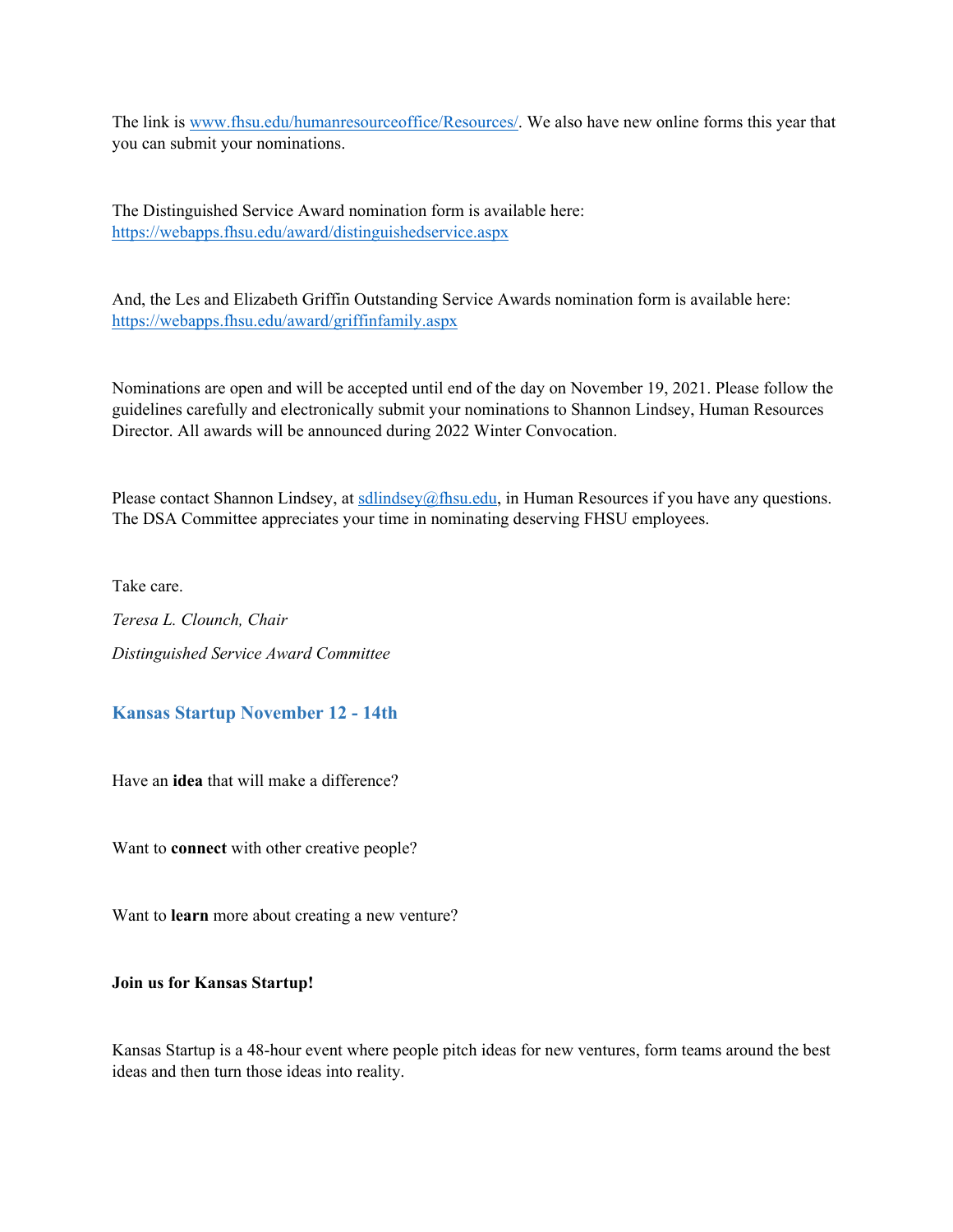Kansas Startup kicks off on Friday, November  $12<sup>th</sup>$  at the Robbins Center @ FHSU. It's an evening of meeting new people, eating BBQ and pitching ideas for new ventures. By the end of the evening, you'll be on a team and start working on your brilliant idea. Don't have an idea? Join a team!

Coaches are available Saturday to help you develop your idea and transform it into a launchable venture. You'll present your venture plan Sunday evening to a panel of three judges.

This is a fast-paced, hands-on event that's a lot of fun.

# **Cash prizes are awarded to the top three ideas!**

Kansas Startup

November 12, 13 & 14

Robbins Center @ FHSU

### **Registration is required. REGISTER HERE: https://kansasstartup.com/**

Contact Info: hschwall@fhsu.edu

### **2021 Security Awareness Training - Due November 19, 2021**

It's time for our annual Security Awareness Training! Training takes 30-45 minutes and is **due on Friday, November 19, 2021**.

#### **What you need to do:**

- 1. **Log in** to **Security Awareness Training** with your TigerNetID username and password.
	- **Student employees and graduate assistants** must use their student employee TigerNetID (username ends in .se).
	- You can also find the link to the training site by going to www.fhsu.edu and searching for "security awareness."
- 2. Click **"2021 Defend the Fort, Cyber Edition"**.
- 3. Click **"Start this Course"** or **"Continue this Course"**.
- 4. You may complete all modules at once or break them up however you like. The module icons will change to green circles when a module is completed, and the circle in the upper right corner will show what percentage of the course is complete.
- 5. **Complete your training by November 19, 2021**.
- 6. When you have completed the course, click the "Achievements" link in the top navigation bar to download your certificate. The certificate is for your records only and does not need to be turned in to anyone.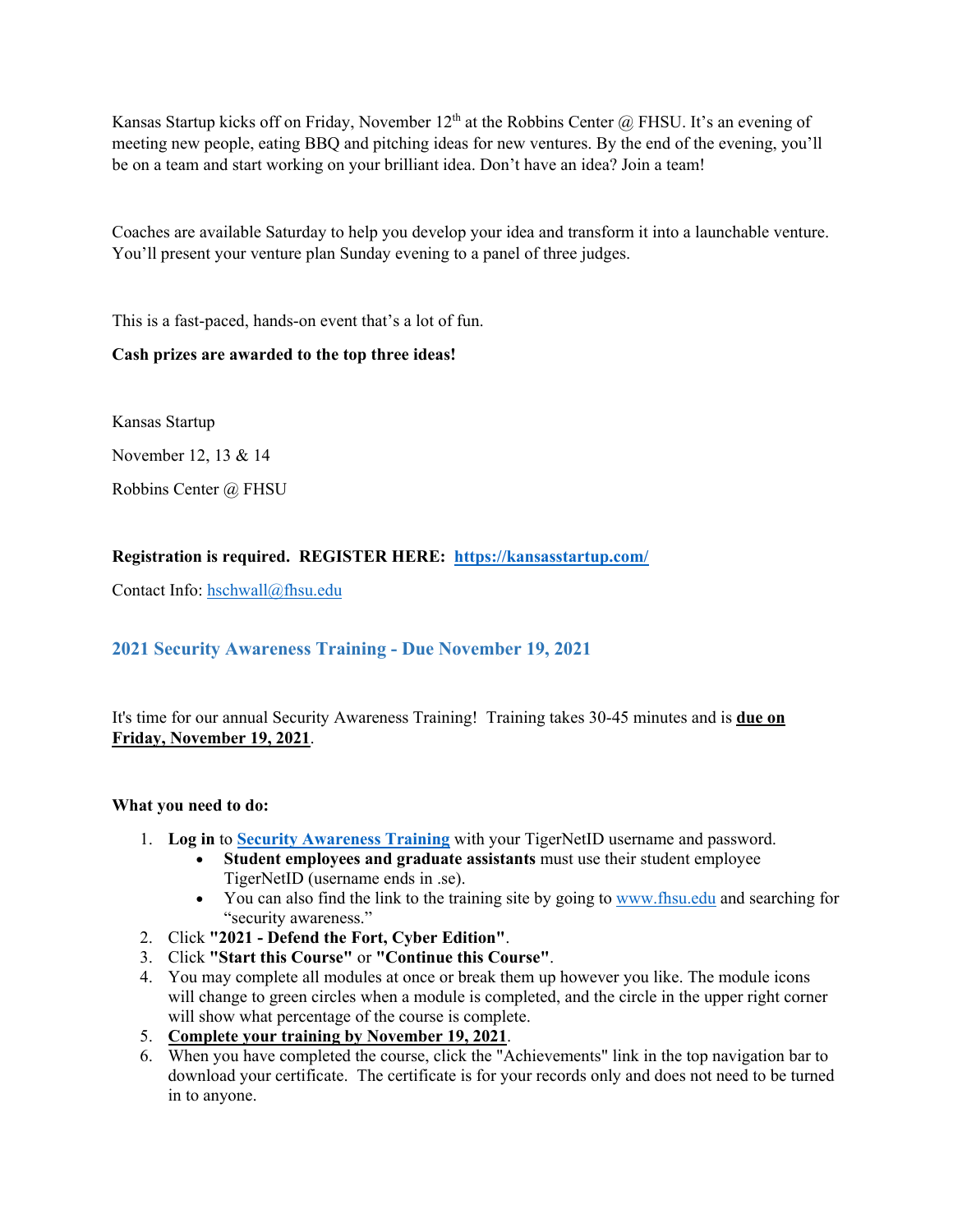#### **Need help?**

- Email securityawareness@fhsu.edu
- Contact TigerTech (https://www.fhsu.edu/tigertech)
- More info: https://fhsu.edu/technology/security-awareness-training/

# **University Photo November Studio Dates**

University Relations and Marketing will be offering open studio times for those faculty, staff, and student employees who have not yet had a university photo taken or need an updated picture. Upcoming dates are November 16 & 17.

Sign up for your photo time through the Google form below:

Where: Hammond Hall 114

When: https://forms.gle/Nna8mA6fiMWGd2zDA

Questions? Please email Trever Rohn.

# **Tuition Assistance Applications For 2022 Spring/Intersession Semester Due by December 3rd**

Fort Hays State University provides Tuition Assistance for Fall, Spring and Summer semesters for benefit eligible employees, their spouses, and dependents of employees (participants are required to pay all applicable fees). The definition of each eligible group is provided in the Tuition Assistance Policy (link below), along with the general eligibility criteria. Please contact the Human Resource Office with questions regarding eligibility or the Financial Assistance Office for questions regarding the awarding of benefit.

Please follow the provided link to review the program guidelines and applications.

https://www.fhsu.edu/humanresourceoffice/Other-Benefits/

# **Accepting Applications for FRE Funding Available for use in Spring 2022**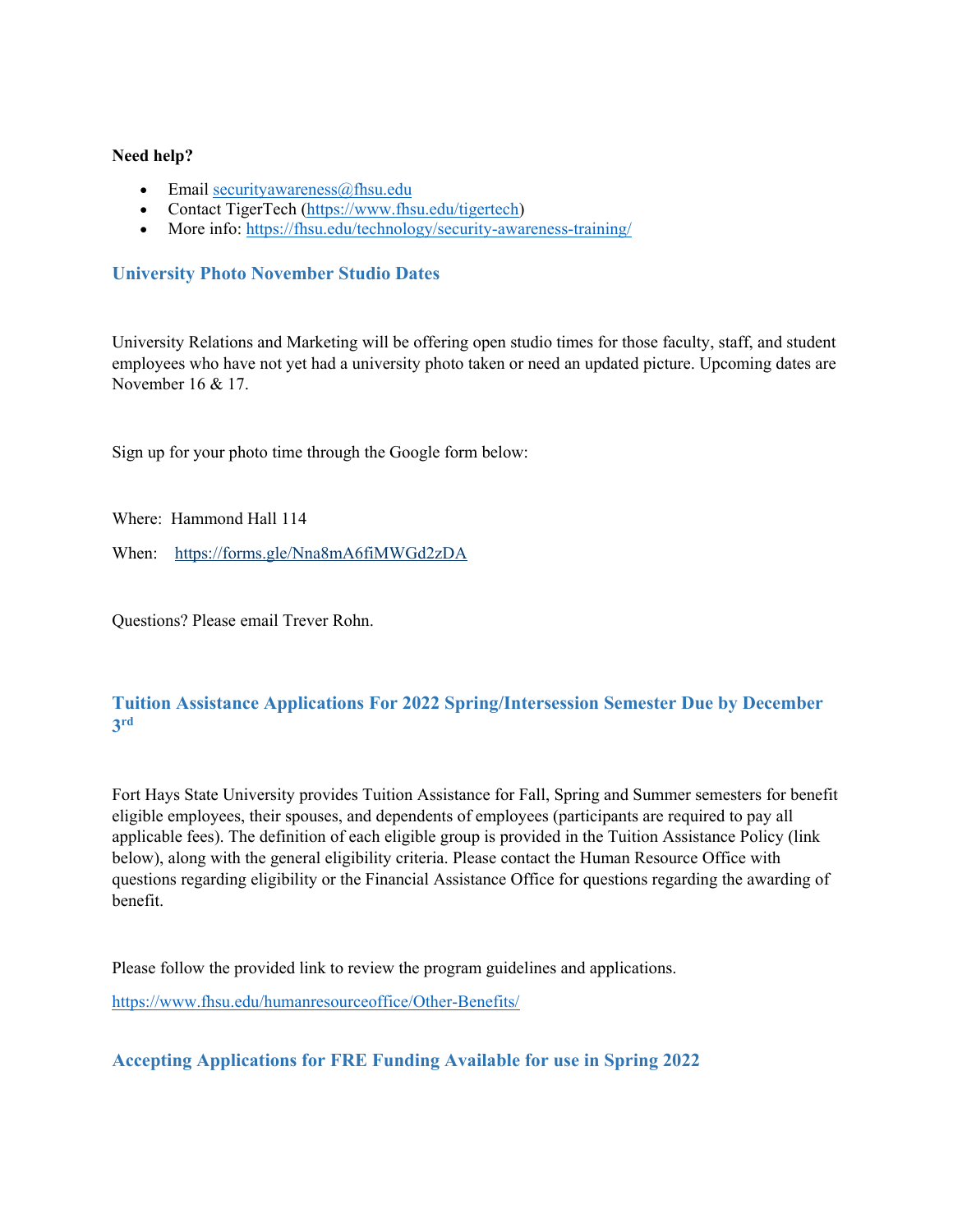We are pleased to announce a funding opportunity for a **one-time extension of the Faculty Research Experience (FRE) grant program**. The funding currently available may be used in the spring of 2022 and will provide seed money to support faculty in getting started with a research project.

All current full-time Fort Hays State University faculty who have either *not* received FRE funding or were *not* funded in Year 2 of this grant program are eligible to apply. **Eligible individuals may apply for funding for up to \$2,500.** Please see below for submission details and deadline.

**Submission Details**: https://fhsu.infoready4.com/CompetitionSpace/#competitionDetail/1854830 Submission Deadline: November 29<sup>th</sup>, 2021 (by 11:59pm CST)

Questions? Please contact Whitney Whitaker (wkwhitaker@fhsu.edu)

# **Dickens' Carolers**

All FHSU Students, Faculty, and Staff who love to SING carols are invited to join the DICKENS CAROLERS for the caroling season. We have just a couple gigs now and more to come after break, I'm sure. Caroling music is provided….We NEVER practice - just dress Christmas-y and come sing!

TO JOIN US….send me an email, and I'll add you to the list to receive notifications!

*Dr. Terry Crull 785-639-3200*  tacrull@fhsu.edu

### **Yoga and Mindfulness – New Location!**

**Yoga on the Lawn**, now **Yoga and Mindfulness,** hosted by Health and Wellness Services (formerly the Kelly Center) and the Tiger Fitness Center (formerly the Wellness Center) will now be held indoors.

Please join us for a restorative yoga session **in the Dance Room in Cunningham Hall** each Tuesday evening from 5:30-6:30pm. You may bring your own yoga mat or we'll have some for you to use. A free FHSU yoga mat or \$5 Starbucks gift card will be available to attendees who complete our survey!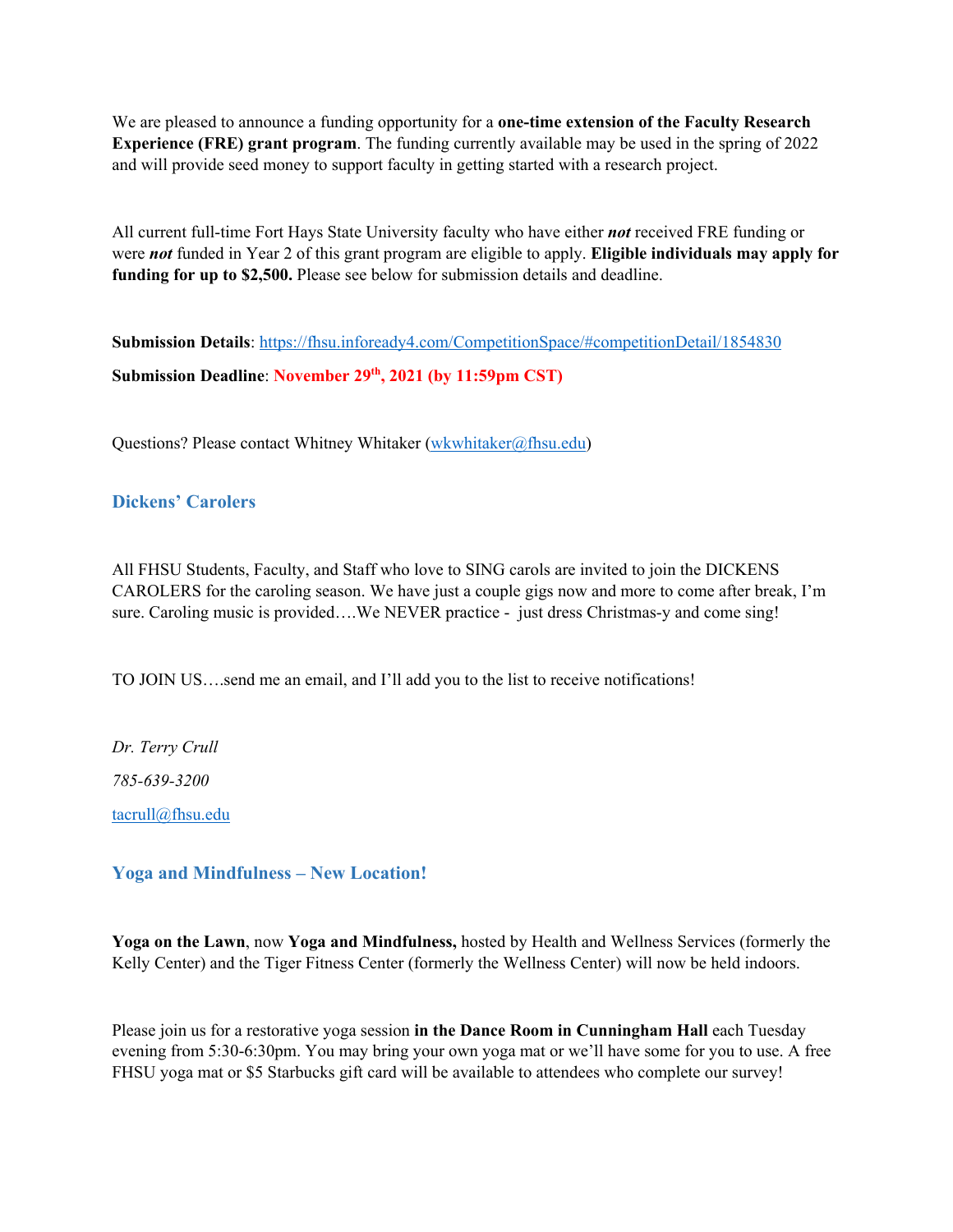# **Videos Available from 11/2 TILTed Tech Mini-Conference: Accessibility for Inclusive Instruction**

The videos and presentations from the TILTed Tech Mini-Conference are now available here: https://bit.ly/Nov2TILTedVid

# **International Education Week**

International Education Week (IEW) is an opportunity to celebrate the value of international education and exchange worldwide. The International Student Services Office will host a series of in-person and virtual celebrations showcasing an array of events & activities to highlight our FHSU international students, exchange students, and students who have studied abroad the week of November 15 - 18.

For a full list of events and activities, please visit our web site at http://www.fhsu.edu/international/programs/ and click on the International Education Week link.

Please join us in celebrating our FHSU international & exchange students!

please visit our **SOCIAL MEDIA SITES**

**FACEBOOK** at www.facebook.com/FHSUISS/

**TIGERLINK** Events at https://tigerlink.fhsu.edu

**INSTAGRAM** at @fhsu international

*Marnie Kohl* 

*International Student Services Office* 

### **FHSU Academy [AKA Straighterline Partnership] Information Sessions**

Fort Hays State Academy has launched and is now enrolling students! Created through a strategic partnership between FHSU and a company called StraighterLine, the Academy is designed to increase University enrollment by offering more options to student populations who never attended, have left, or are in danger of leaving the University. Come learn more about this exciting opportunity to benefit at-risk students and drive enrollment for FHSU.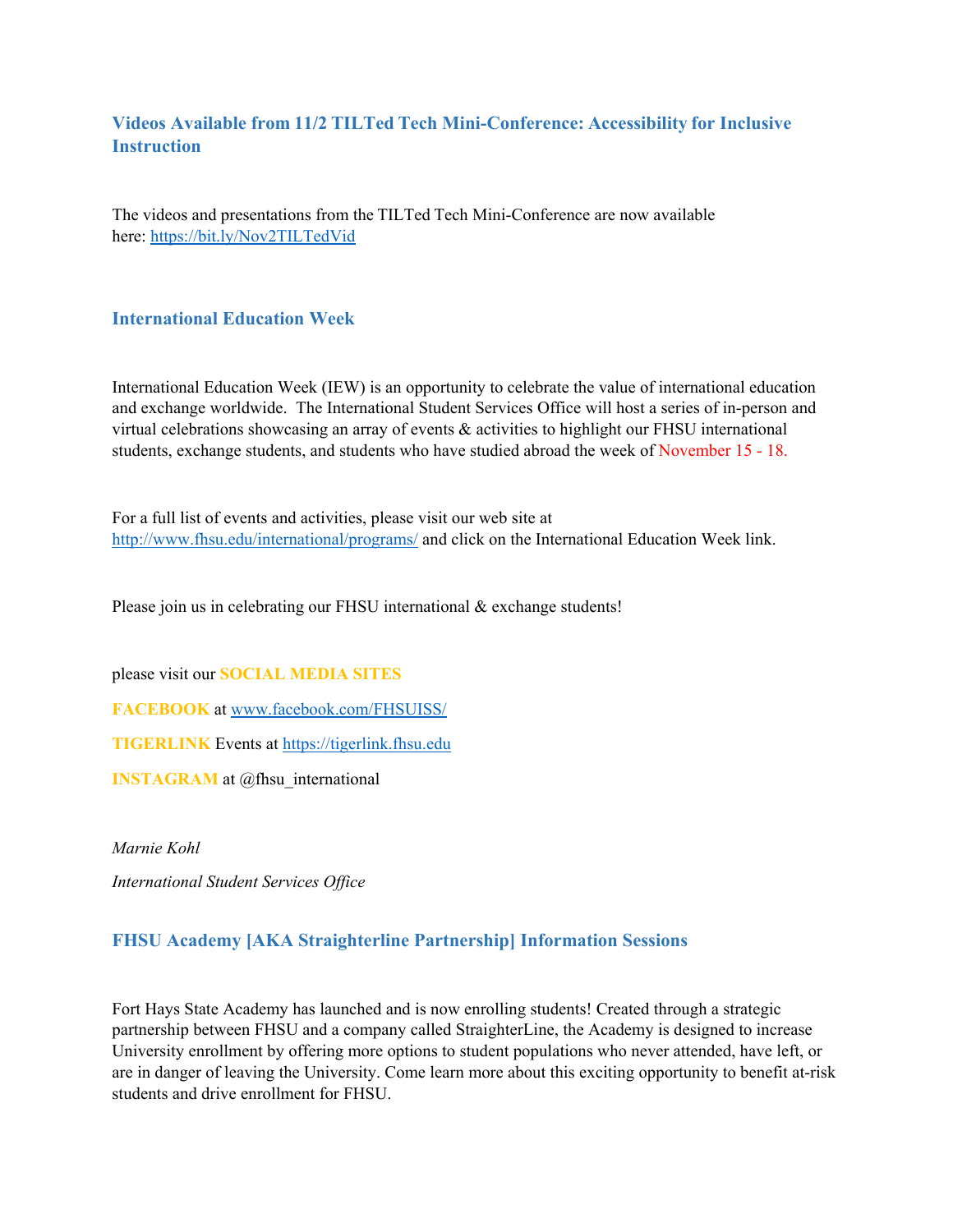Everyone is invited to join Bart Herridge, StraighterLine's project director, as he provides an overview of the FHSU Academy for any Faculty and Staff interested in learning more about how the project works.

Four Zoom sessions are scheduled for your convenience over the next two weeks. All sessions provide the same content and you need attend only one. If you have any questions about attending a session please email the Credit for Prior Learning Coordinator, Marcus Porter at maporter3@fhsu.edu.

Monday November 15 – 3:30-4:15pm

Zoom Link: https://us06web.zoom.us/j/87085435089?pwd=akx6TGk1WDY0dmVxYzFNa2tJdkN3Zz09

Meeting ID: 870 8543 5089 Passcode: 845636

Wednesday November 17 – 3:30-4:15pm

Zoom Link: https://us06web.zoom.us/j/84799830321?pwd=OENPUlJPNHdiOTdCS2QzdlVTbjlYQT09

Meeting ID: 847 9983 0321 Passcode: 916007

#### **Chartwells Thank-ful Food Donation**

Chartwells is hosting Thankful for the month of November!

Join us in donating canned goods and other non-perishable items to the Fort Hays State Food Pantry and the Hays Food Bank. Donations can be made at the McMindes Café from now until November  $30<sup>th</sup>$ . Each person that donates will receive a Starbucks coffee voucher for one free 16oz brewed coffee!

### **Association for Radiologic Technology Students Fundraiser**

The ARTS organization is selling t-shirts, long sleeves, crew necks, and jackets! The X-ray students are fundraising to attend the Kansas Society of Radiologic Technology annual convention. This is a complete online store! You can have your items shipped directly to you, or select X-ray Delivery to collect your items in the Allied Health Department on campus.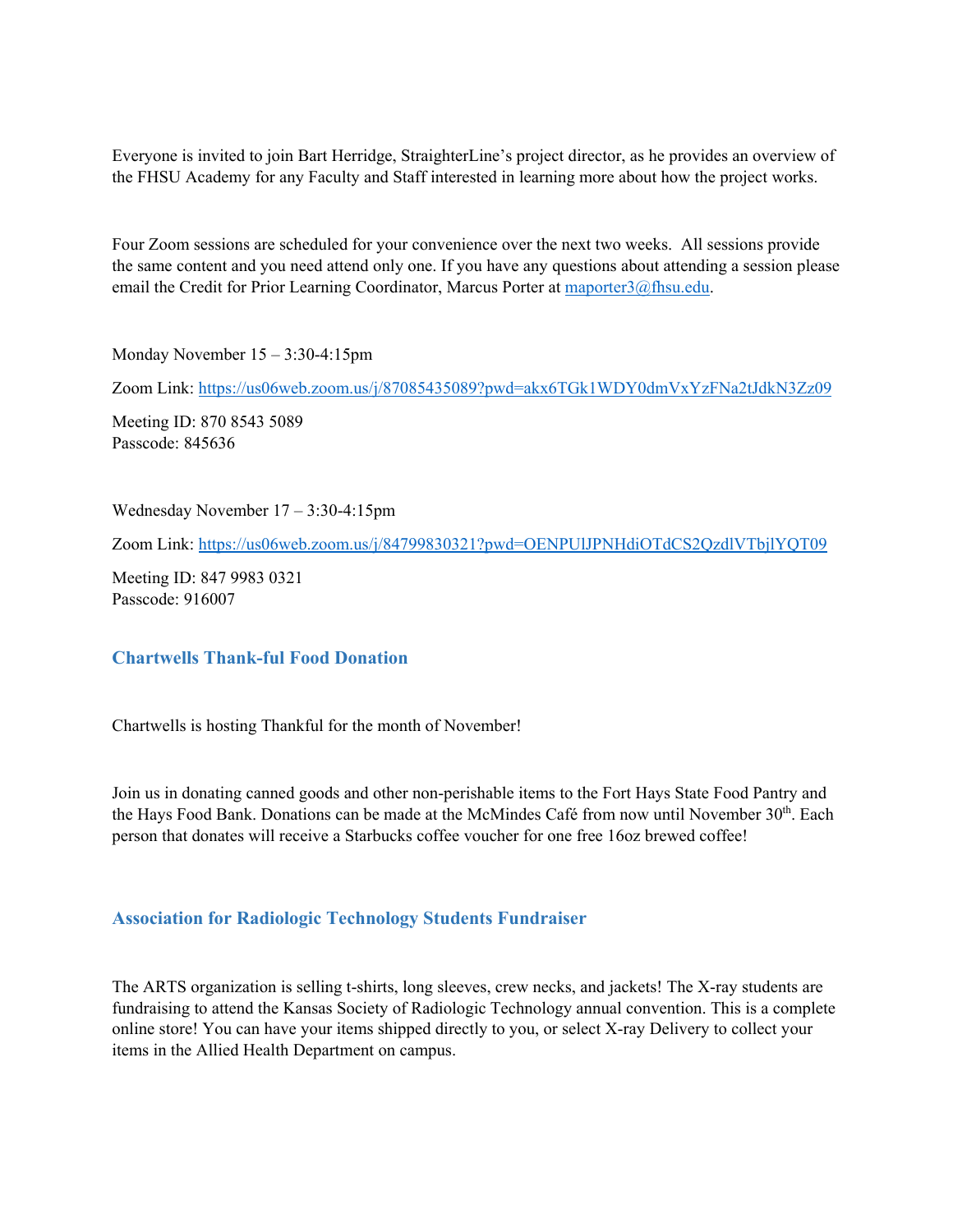This store closes on November 15<sup>th</sup> at 11:59 PM (CST). Email albraun2@fhsu.edu with questions.

Thank you for your continued support!

ONLINE STORE: https://radio2021.itemorder.com/sale

# **Fort Hays Honor Society Coat Drive**

The Fort Hays Honor Society is hosting a coat drive from November 1-December 3. We will be accepting coats, hats, gloves, scarves, and any other warm clothing items. Drop-off locations include: Memorial Union, McMindes Hall, Breathe Coffee House, Celebration Community Church, and Catholic Campus Center.

Please contact fhhs.fhsu $@g$ mail.com with any questions.

# **FHSU Athletics Weekly Schedule**

The final home football game of the year and the start of winter sports is upon us!

Saturday, November 13th

Tiger Football vs. Pittsburg State 1:00 pm inside Lewis Field Stadium

‐ Senior Day and Military Appreciation (all active duty and veterans will get in FREE with their military ID/badge) First Responders will also get in FREE

Men's basketball vs. Arkansas Tech 5:30 pm inside Gross Memorial Coliseum

Use football ticket to get into basketball for FREE! Sunday, November 14th

Men's basketball vs. Southwestern Oklahoma State 3:00 pm inside Gross Memorial Coliseum

Football ticket and basketball tickets can be purchased online at www.fhsuathletics.com or by calling 785-628-4050

Go Tigers!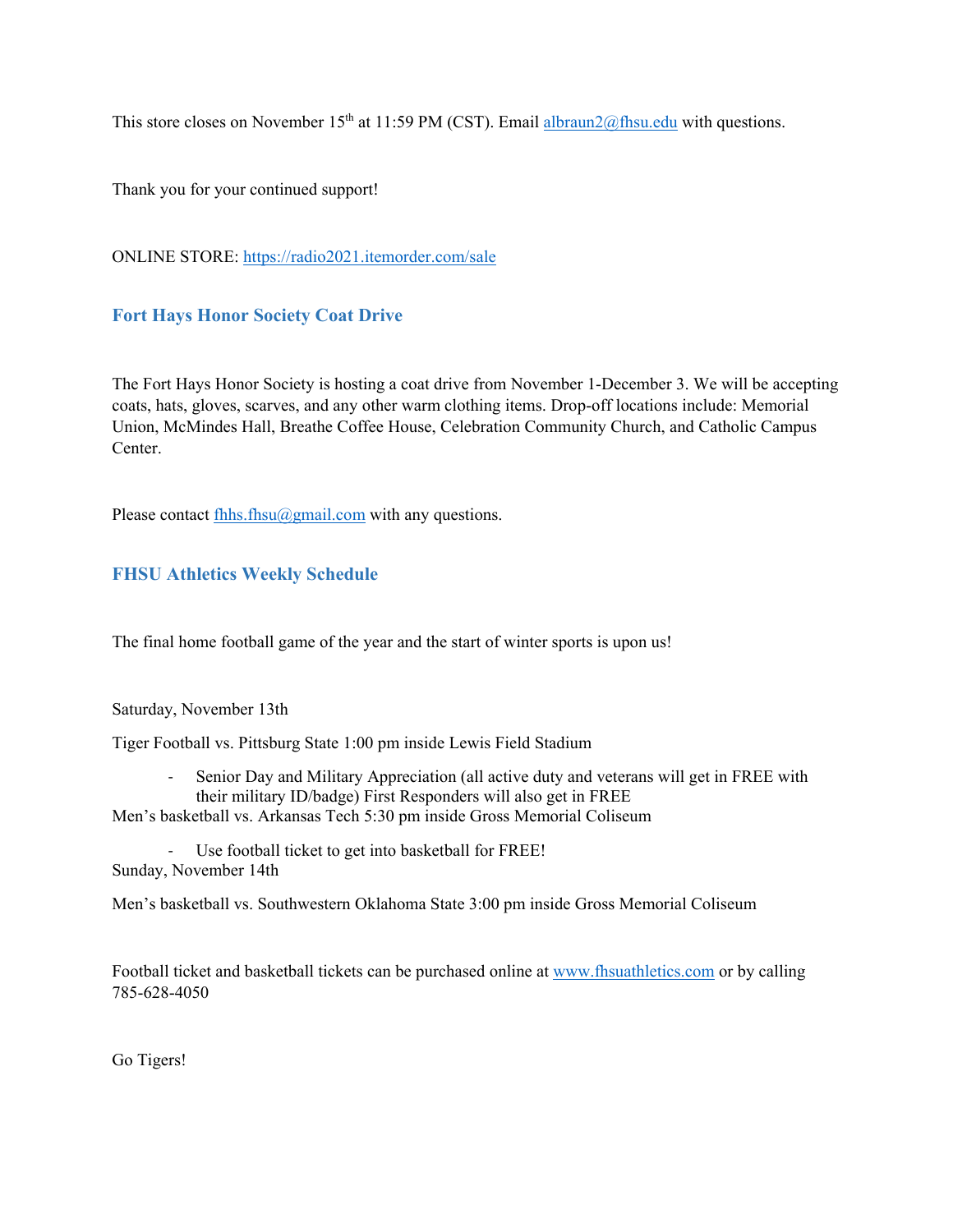# **Video Recording Available for Research Refresher Workshop**

Did you miss the recent Research Refresher workshop? Watch the recorded session on Forsyth Library's YouTube Channel at: Research Refresher: Annotated Bibliographies.

Learn from Robyn Hartman, Information and Digital Literacy Librarian, about the following:

- Defining an annotated bibliography
- Types of annotated bibliographies
- Steps for writing the most common type of annotated bibliography

Looking for more resources?

- Visit www.fhsu.edu/library for access to library resources and research databases
- Watch additional research workshop recordings on Forsyth Library's YouTube Channel
- Ask A Librarian for research help at any stage of the process

Like us on Facebook, Twitter, and Instagram @FHSULibrary for more events and programs.

# **Times Talk Presenters Needed for Spring 2022!**

ADP is looking for Times Talk presenters for Spring 2022! This is open to both students and faculty. Times Talks are roughly 45-minute presentations. Although Times Talks can be given over any subject, we do request that Times Talk be relevant to a New York Times article published in the last 3 years and are within one of the following areas: promoting civic or political engagement, civil discourse, or providing information on a specific social or political issue.

If you have any questions or would like to present, please contact ekburrows.se $@$ fhsu.edu or sggarrison@fhsu.edu.

# **Geography Awareness Week (GAW)**

Each year, over 100,000 Americans actively participate in Geography Awareness Week. Established by Presidential proclamation over 30 years ago, this annual public awareness program organized by National Geographic Education Programs (NGEP) encourages citizens young and old to think and learn about the interconnectedness of our world.

At FHSU the Department of Geosciences is hosting a series of in-person and virtual participation events to engage an awareness of the geography that is all around throughout the week of November 15-19.

Monday – Check out our table in the Memorial Union

Tuesday – Check out our website to see if you can answer our city riddles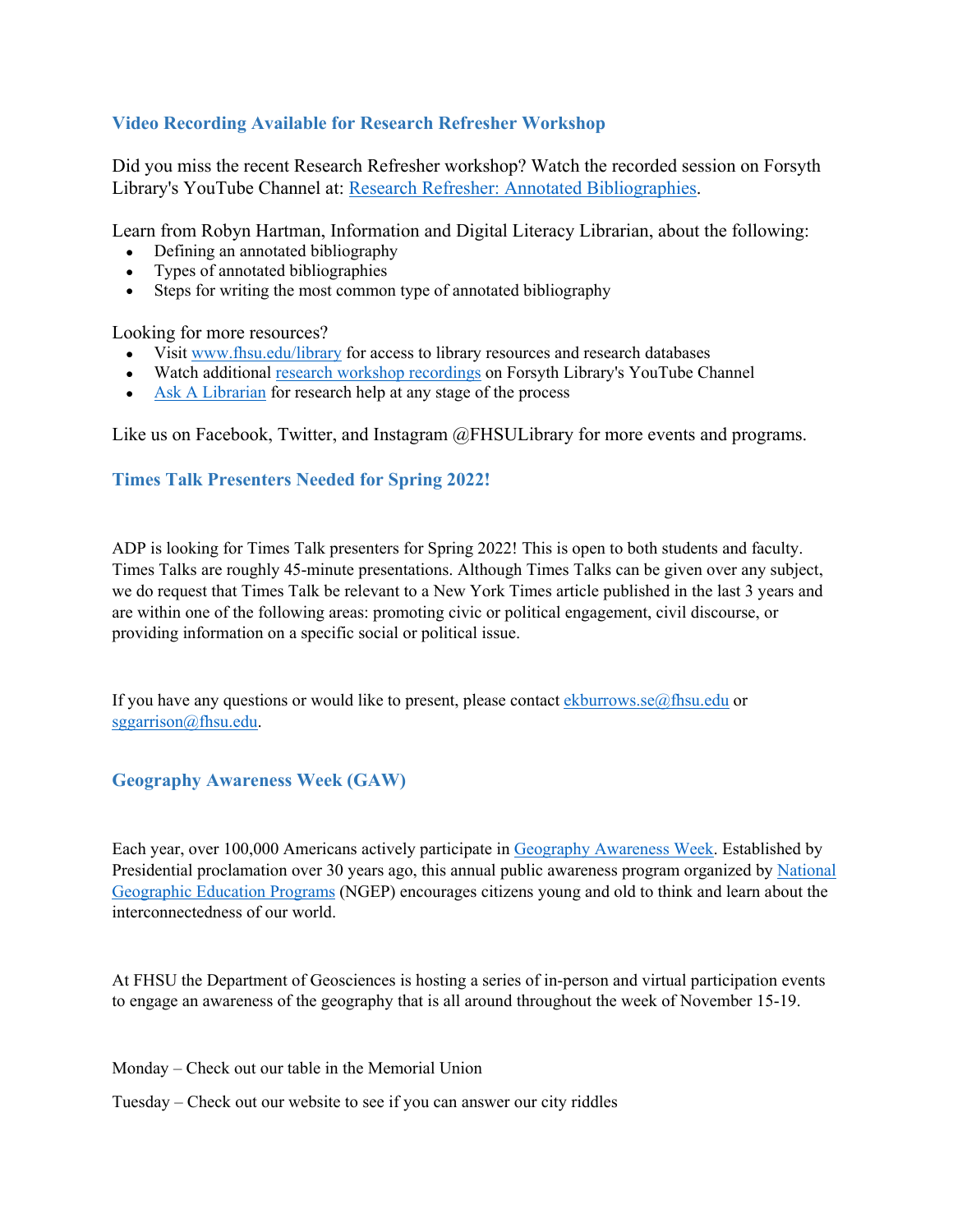Wednesday – Learn more about GIS https://www.fhsu.edu/geo/events/GISDay/

Thursday – Join us for a cultural dinner

Friday – Meet our Challenge and show us AWE-SOME KANSAS

For a full list of events and activities, please visit our web site at https://www.fhsu.edu/geo/events/GAW/

Please join us in celebrating Geography Awareness Week!

*Department of Geosciences* 

*geosciences@fhsu.edu* 

# **GIS Day – Wed. Nov. 17**

Learn more about Geographic Information Systems (GIS) and how it impacts your daily life.

GIS has many useful applications including city management, hazards management, transportation, population impacts, analyzing medical data, and much more. Help us celebrate GIS Day by attending one of our presentations.

For a full list of presentations, please visit our web site at https://www.fhsu.edu/geo/events/GISDay/

*Department of Geosciences* 

*geosciences@fhsu.edu* 

# GAW AWE-SOME KANSAS Challenge - Entries due: Friday, November 19<sup>th</sup>

As part of Geography Awareness Week we want challenge you to locate some awe-inspiring natural features in Kansas. Identify an inspiring landscape, canyon, water feature, cave, natural arch, or anything naturally formed, and learn more about the geoscience behind it.

Then share it's story in your own creative way - essay, artwork, photograph, song, video, etc. Provide your AWE-SOME KANSAS created story item to the Department of Geosciences no later than Nov. 19th to be displayed following Fall Break.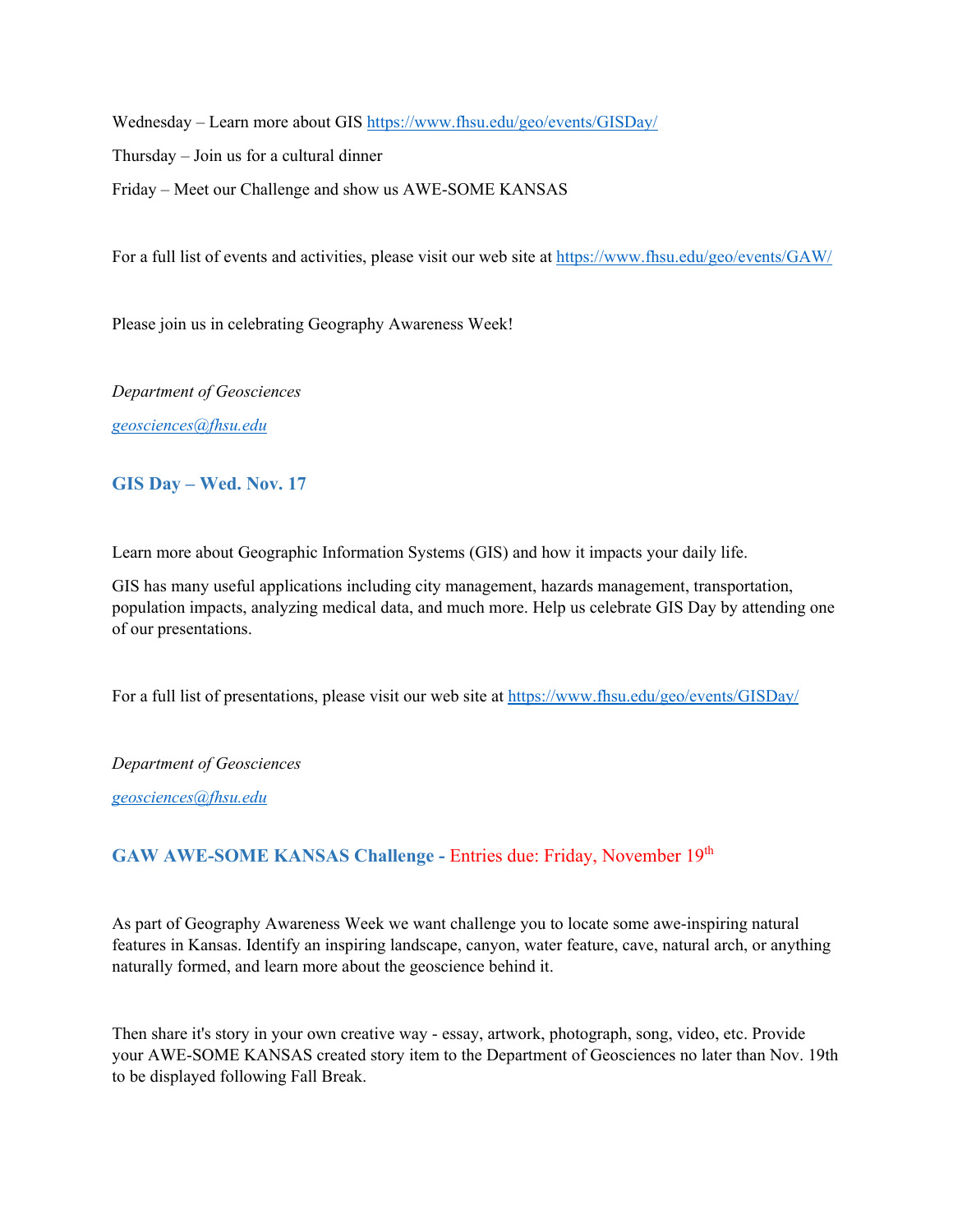Shared creations can be delivered in person to Tomanek Hall 233 or emailed to geosciences@fhsu.edu. Notice: only finished quality and appropriate submissions will be put on display or shared on department digital media.

*Sponsored by the Department of Geosciences* 

### **EVENTS**

**Military Appreciation Week – Veterans Day Ceremony**  Thursday, November 11<sup>th</sup>; 11:00am Memorial Union Quad

November 8<sup>th</sup> through the 13<sup>th</sup> is Military Appreciation Week here at FHSU.

Find more information about events on our website and come join us Thursday the 11th at 11:00 A.M. on the Memorial Union Quad for the 2021 FHSU Veterans Day Ceremony. To help honor our past and present service members we will have a message from FHSU President, Dr. Tisa Mason; our guest speaker, CPT Lonnie C. McIntyre; and a performance by the FHSU Singers.

**Diversity Through Dance & Music: Exploring the Forbidden Roots of Zambra Flamenca**

Thursday, November  $11^{th}$ ; 6:00pm – 7:30pm

Memorial Union, Cody Commons

& Hybrid Zoom Video Conference

To Join the Zoom Meeting, use the following link:

https://fhsu.zoom.us/j/93802773764?pwd=cEZ4NGpMWkVYNEpTQ3o1am9wYy9Sdz09

#### **Lecture Description**:

Puela Lunaris, a dance researcher, performer, and educator, will present an overview about the roots of Zambra Flamenca, highlighting the cultural diversity in its origins, as well as its ties to the Spanish Romantic composers. Additionally, she will present the historic, socio-political context during its evolution (e.g. the Hapsburg Empire, the Franco Regime, etc.) and the implications upon ethnic groups, social class, and gender.

Facilitator: D. Nicole English, PhD, Sociology Department, DNEnglish2@fhsu.edu

Sponsored by the Sociology Department and the LatinX Certificate Program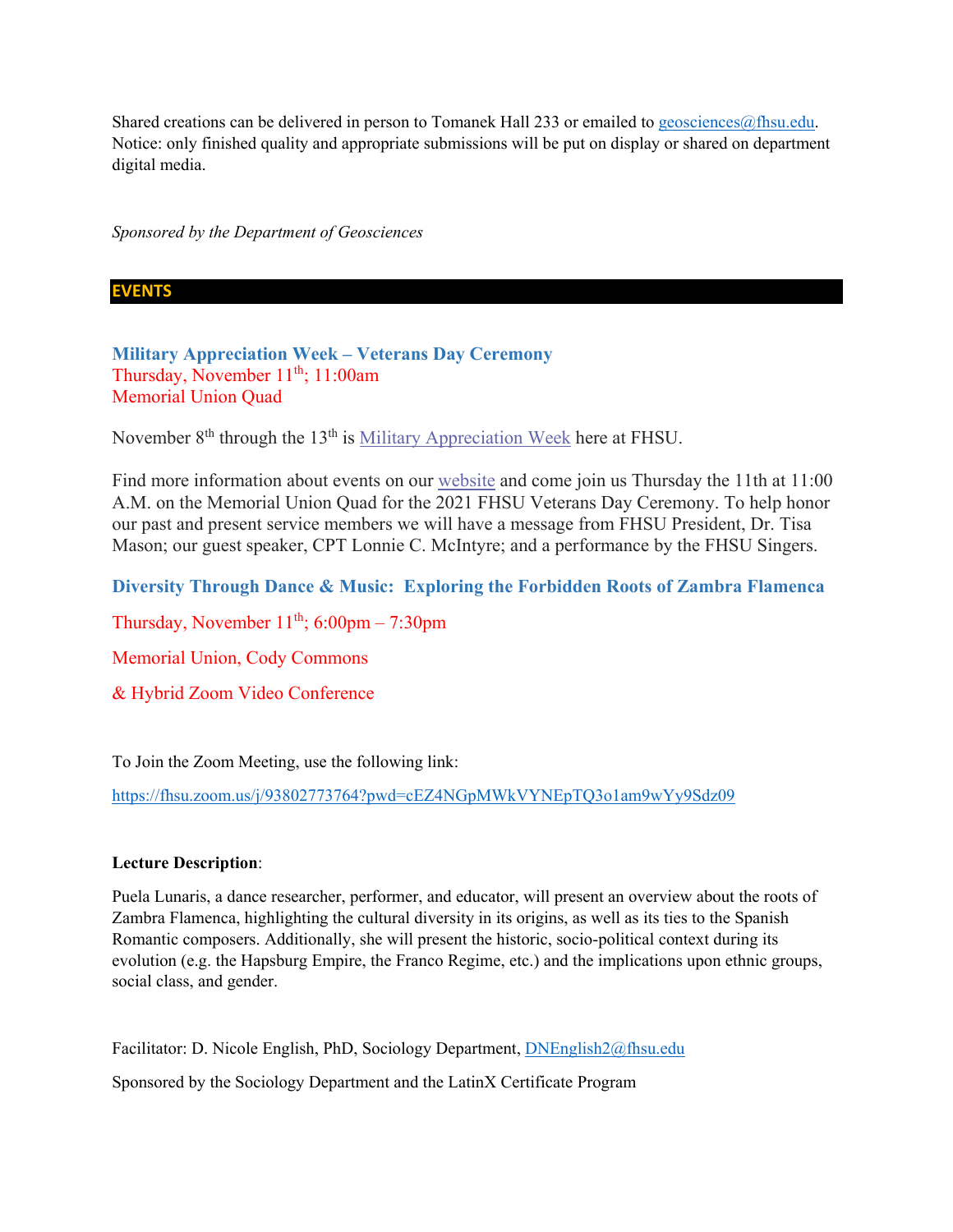In Collaboration with the following supporters: Hispanic American Leadership Organization (HALO); Spanish Club; Hispanic Dance Sessions; (Dr. Chita Espino-Bravo) Modern Languages Dept. (Dr. Elizabeth Langley); History Dept. (Dr. Marco Macias); Political Science Dept. (Dr. Christopher Olds); Music & Theater Dept.

**Lecture by Dr. Stephen Andrew Taylor**  Friday, November 12<sup>th</sup>; 2:30pm Palmer Hall (Malloy 115)

Dr. Stephen Andrew Taylor serves as Professor of Composition at the University of Illinois/Urbana-Champaign and will serve as the composer in residence for the 2021 FHSU New Music Festival. Dr. Taylor composes music that explores boundaries between art and science. One work on the evening concert is *Solaria*, a video created in collaboration with physicist Smitha Vishveshwara, who studies black holes. Vishveshwara is also passionate about the connections between science and art and together they created the scenario "the spirit of the solar system takes a journey."

Join us for what is sure to be an interesting and thought-provoking lecture by Dr. Taylor.

**FHSU New Music Festival Evening Concert** 

Saturday, November 13<sup>th</sup>; 7:30pm

Beach/Schmidt Performing Arts Center

This concert will present an evening of the music of Dr. Stephen Andrew Taylor, Professor of Composition at the University of Illinois/Urbana Champaign. The concert will also feature the premiere performance of Taylor's *Piranesi* for flute and piano, a work commissioned by the New Music Ensemble. Performers include Dr. Taylor, piano, Brian Buckstead, viola, Hilary Shepard, flute, Kristin Pisano, clarinet and Gustavo do Carmo, piano.

https://www.fhsu.edu/news/2021/11/new-music-festival-on-tap-at-fort-hays-state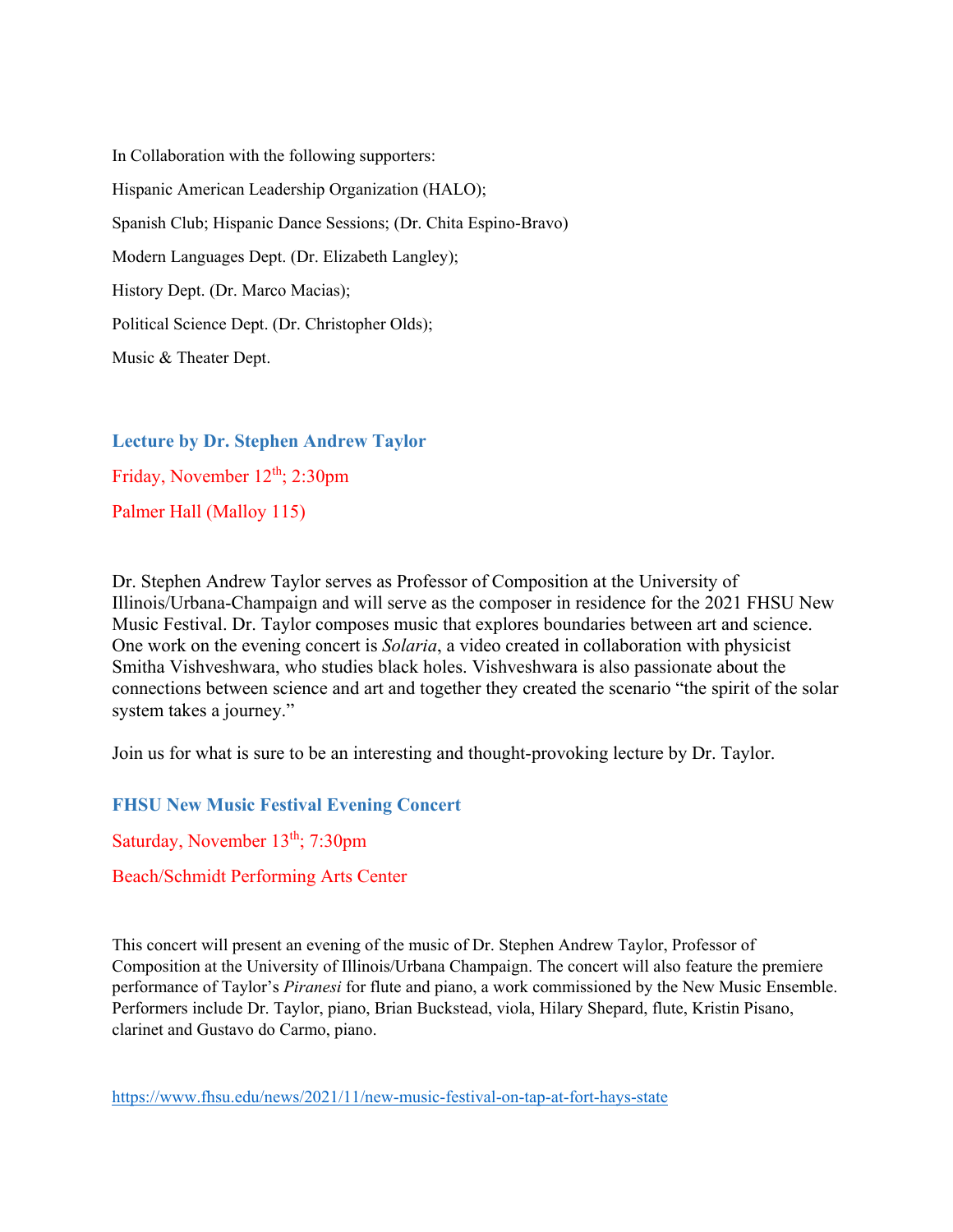This event is free and open to the public.

# **International Education Week Kickoff & Proclamation Signing**

Monday, November 15<sup>th</sup>; 9:00am

Memorial Union, Sunset Lounge Atrium

Please join us on Monday, November 15 at 9:00am in the Sunset Lounge Atrium for the 2021 International Education Week Kickoff & Proclamation Signing! There will be a short program consisting of a video from others around the world to share in this event and the importance of education abroad. Then the signing of Proclamations to declare International Education Week both on campus and in the Hays community. After the event, please enjoy light refreshments and socializing.

For a full list of events and activities, please visit our web site at http://www.fhsu.edu/international/programs/ and click on the International Education Week link.

Please join us in celebrating our FHSU international students!

*Marnie Kohl International Student Services Office* 

# **GAW World Awareness Trivia**

Monday, November  $15<sup>th</sup>$ ; 10:00am – 1:00pm

Memorial Union, table next to Starbucks

As part of Geography Awareness Week we want to test your world knowledge and awareness! Stop by our Geography Awareness table in the Union. Let us quiz you on your knowledge and see if you can win a sweet treat.

You can also pick up Tuesday's City Riddles activity sheet at the table too!

*Sponsored by the Department of Geosciences*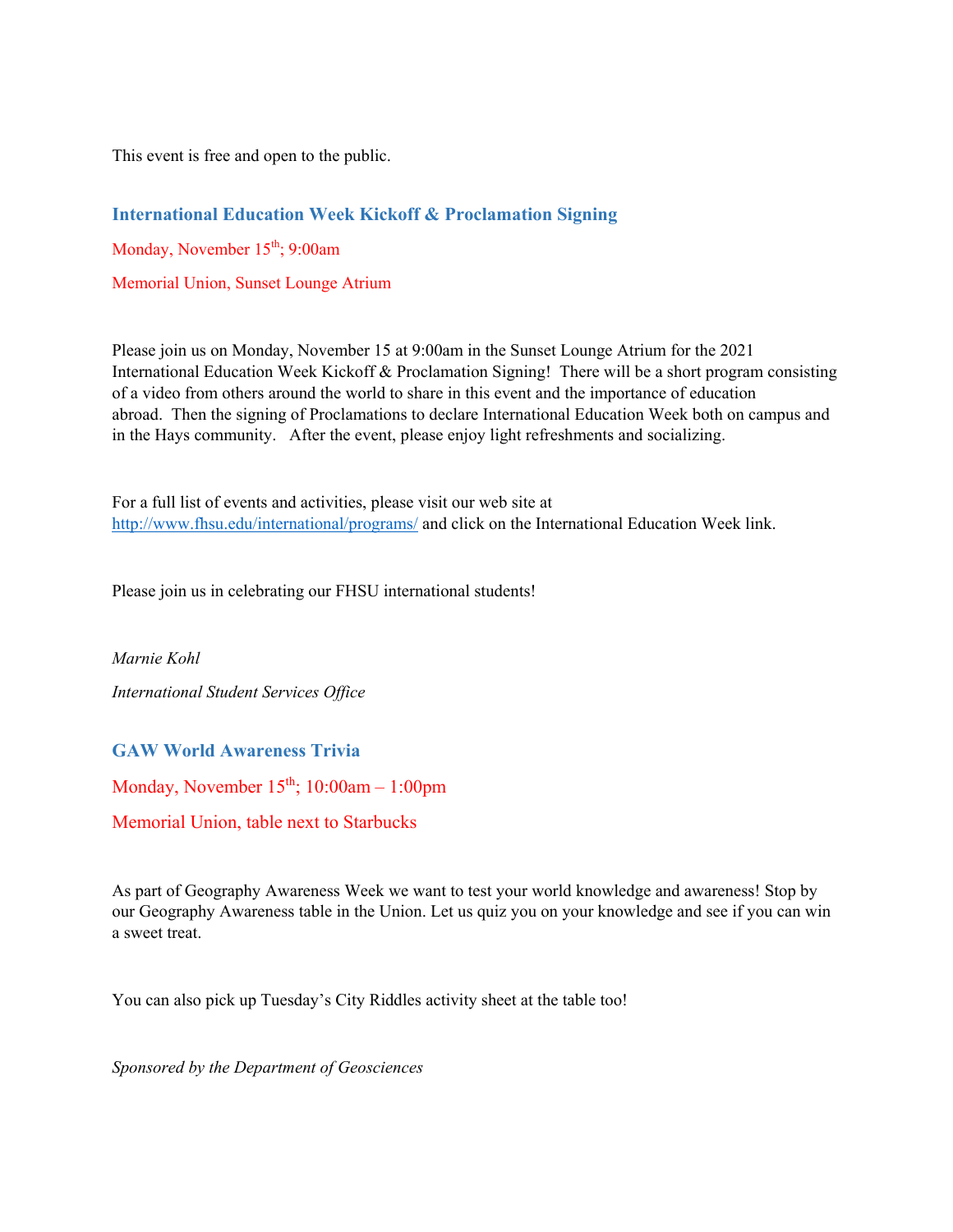### **Shine a Light on Domestic Violence**

Monday, November  $15<sup>th</sup>$ ; Session One:  $12:30pm - 1:00pm /$  Session Two:  $1:30pm - 2:00pm$ Forsyth Library

Shine a Light on Domestic Violence by participating in a candle exchange on November  $15<sup>th</sup>$  in the Forsyth Library! Kaiti Dinges, the Executive Director of Jana's campaign, will also be giving a short presentation.

Come check out either session! Session 1: 12:30pm-1pm / Session 2: 1:30pm-2pm

Contact Information: For more information check out our Twitter, Facebook, or Instagram @fhsusga or email CRD Stanley @cmstanley.se@fhsu.edu.

### **Public Forum to discuss JEDI Advisors**

November  $15^{th}$ ;  $2:00 - 3:00$ pm

Memorial Union, Pioneer Room OR via Zoom

Whether you want to participate as a JEDI Advisor, get clarification on their purposes and goals, or if you want to question/challenge the design and intent, we welcome your participation in the forum. FHSU staff are also welcome to attend.

If you prefer to participate via Zoom, you can join at this link: https://fhsu.zoom.us/j/96615655941

Contact: Grady Dixon pgdixon@fhsu.edu

**Science Café presents: "An Evolution of Technology's Effects on Healthcare Delivery"**  Monday, November  $15<sup>th</sup>$ ; 7:00pm 'The Venue' @ Thirsty's, 2704 Vine Street, Hays, KS 67601

How the healthcare industry has moved from an information dark age to utilizing Big Data, AI, and Machine Learning to provide Population Health and Precision Medicine solutions to improve the quality of care.

Presenter: **Scott Rohleder, Executive Director of IT, HAYSMED**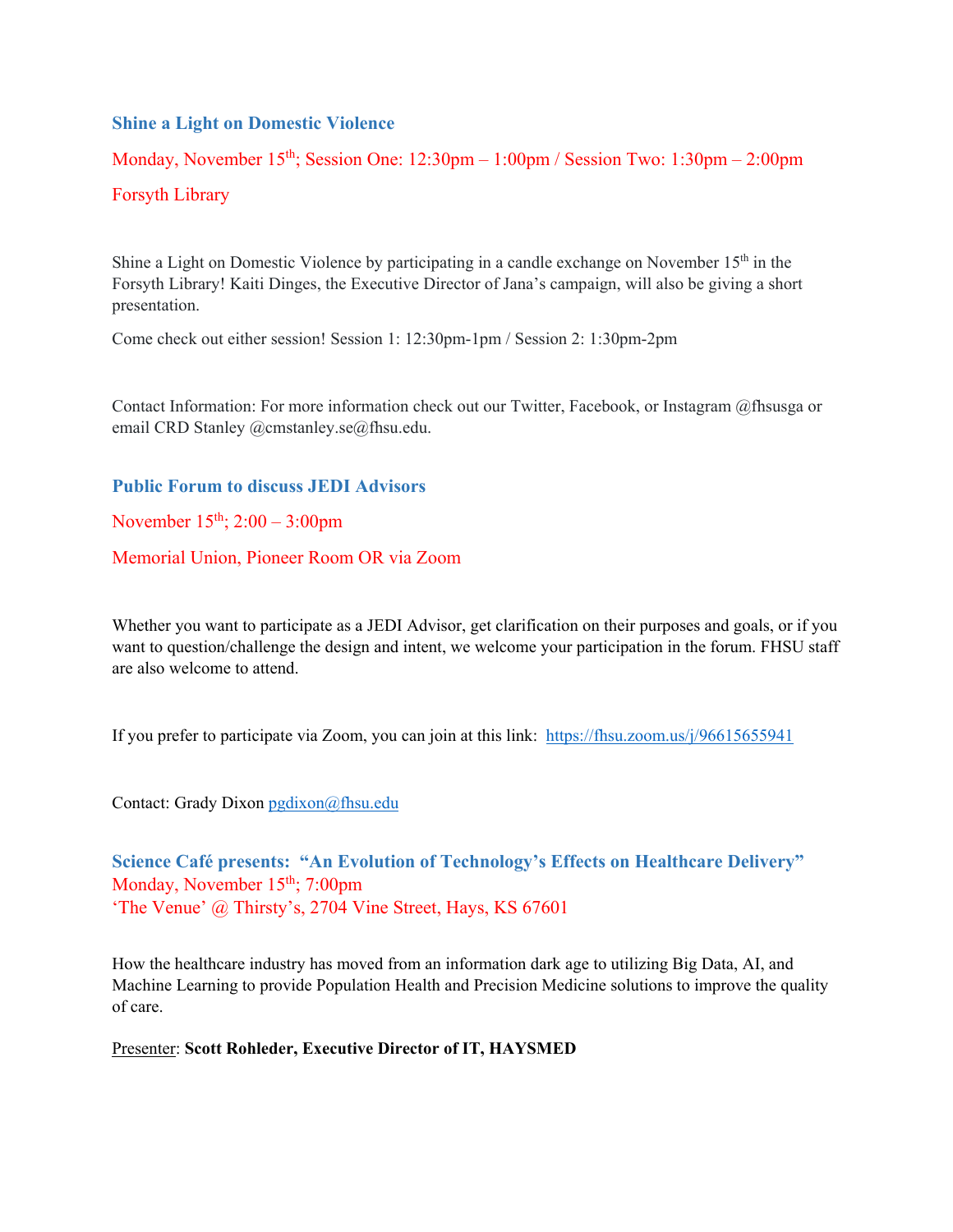Sponsored by Science and Mathematics Education Institute.

Free and open to public.

www.fhsu.edu/smei www.twitter.com/FHSUScienceCafe www.facebook.com/FHSUScienceCafe====

**Expanding FHSU's Global Reach through Unibuddy and EducationUSA** 

Tuesday, November 16<sup>th</sup>; 8:30am

ONLINE - Zoom

Join us via Zoom at: https://fhsu.zoom.us/j/99766166862?from=addon

The Office of Global Partnerships (OGP) invites you to join us as we celebrate the launch of two new initiatives. Unibuddy is a peer-to-peer software program that allows current student ambassadors to connect with prospective students. EducationUSA is a U.S. Department of State network of over 430 international student advising centers in more than 175 countries and territories. Join us on Zoom and learn more about how OGP will engage with these different centers to expand the global reach of FHSU.

For a full list of events and activities, please visit our web site at http://www.fhsu.edu/international/programs/ and click on the International Education Week link.

Please join us in celebrating our FHSU international students!

*Marnie Kohl International Student Services Office* 

**Unibuddy Ambassador Meet & Greet** 

Tuesday, November  $16^{th}$ ;  $10:00$ am – 2:00pm

Memorial Union Feature Wall

Come 'meet and greet' a few student ambassadors who are excited to engage prospective international students to study at FHSU. We invite you to share with us your experiences. or interests in traveling abroad.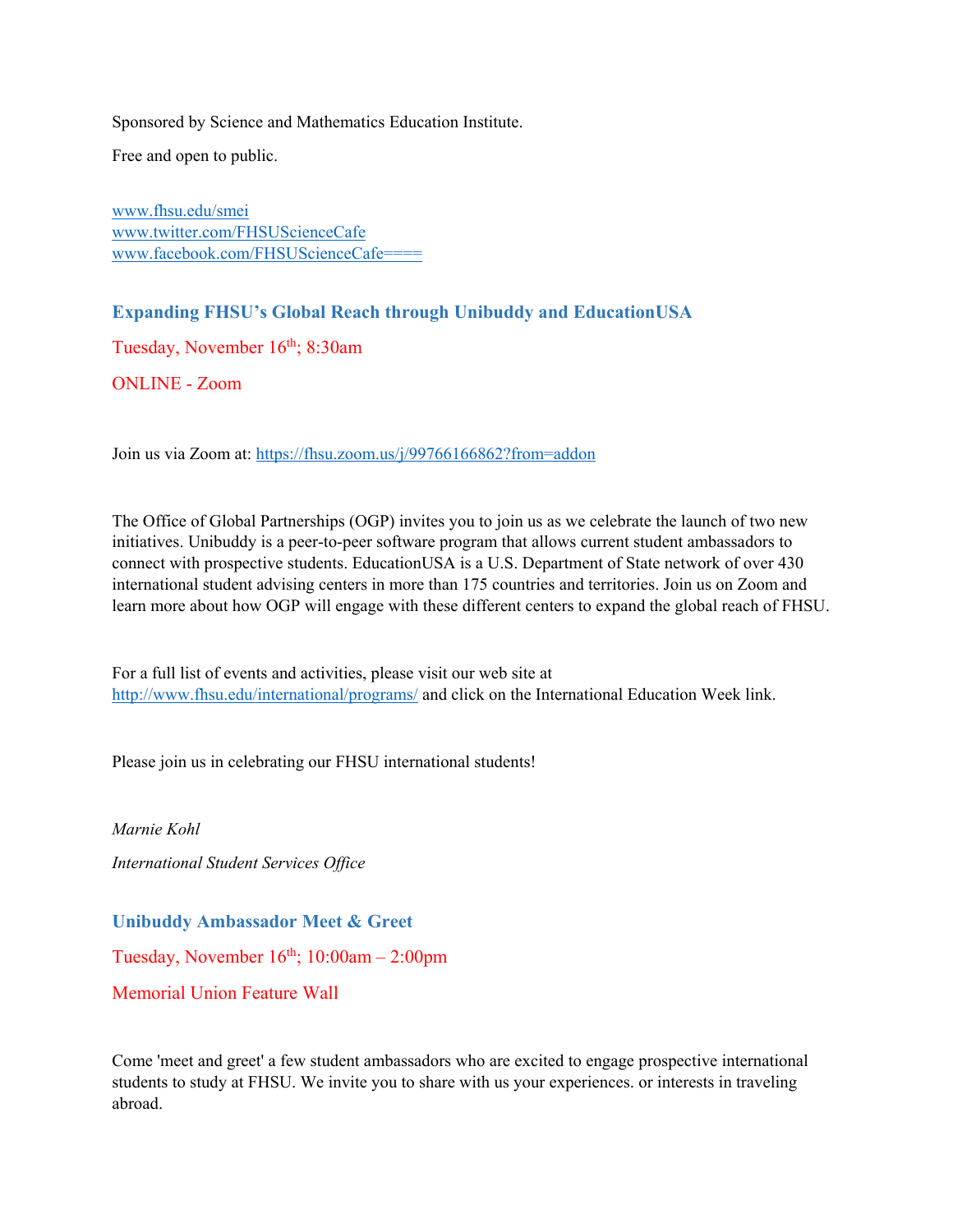For a full list of events and activities, please visit our web site at http://www.fhsu.edu/international/programs/ and click on the International Education Week link.

Please join us in celebrating our FHSU international students!

*Marnie Kohl International Student Services Office* 

# **FHSU International Alumni: Where are they now?**

Wednesday, November 17th; 9:00am

ONLINE - Zoom

Join us via Zoom at: https://fhsu.zoom.us/j/97749232529?pwd=d2NycmdXNlZpODg4ZTc5WnFJRkRtdz09

Several of FHSU's International Alumni will come together by Zoom to provide introductions and information about where they are now. They will talk about why they choose FHSU, what they learned while at FHSU and how that helped them in their professional and personal life after graduation, how their lives have changed, and what suggestions they have for future/prospective FHSU students.

For a full list of events and activities, please visit our web site at http://www.fhsu.edu/international/programs/ and click on the International Education Week link.

Please join us in celebrating our FHSU international students!

*Marnie Kohl International Student Services Office* 

**GIS Day Presentation: GIS & City Management** 

**Special Guest Speaker: Cody M. Erwin, GIS Administrator, City of Haysville** 

Wednesday, November  $17<sup>th</sup>$ ; 9:30am – 10:20am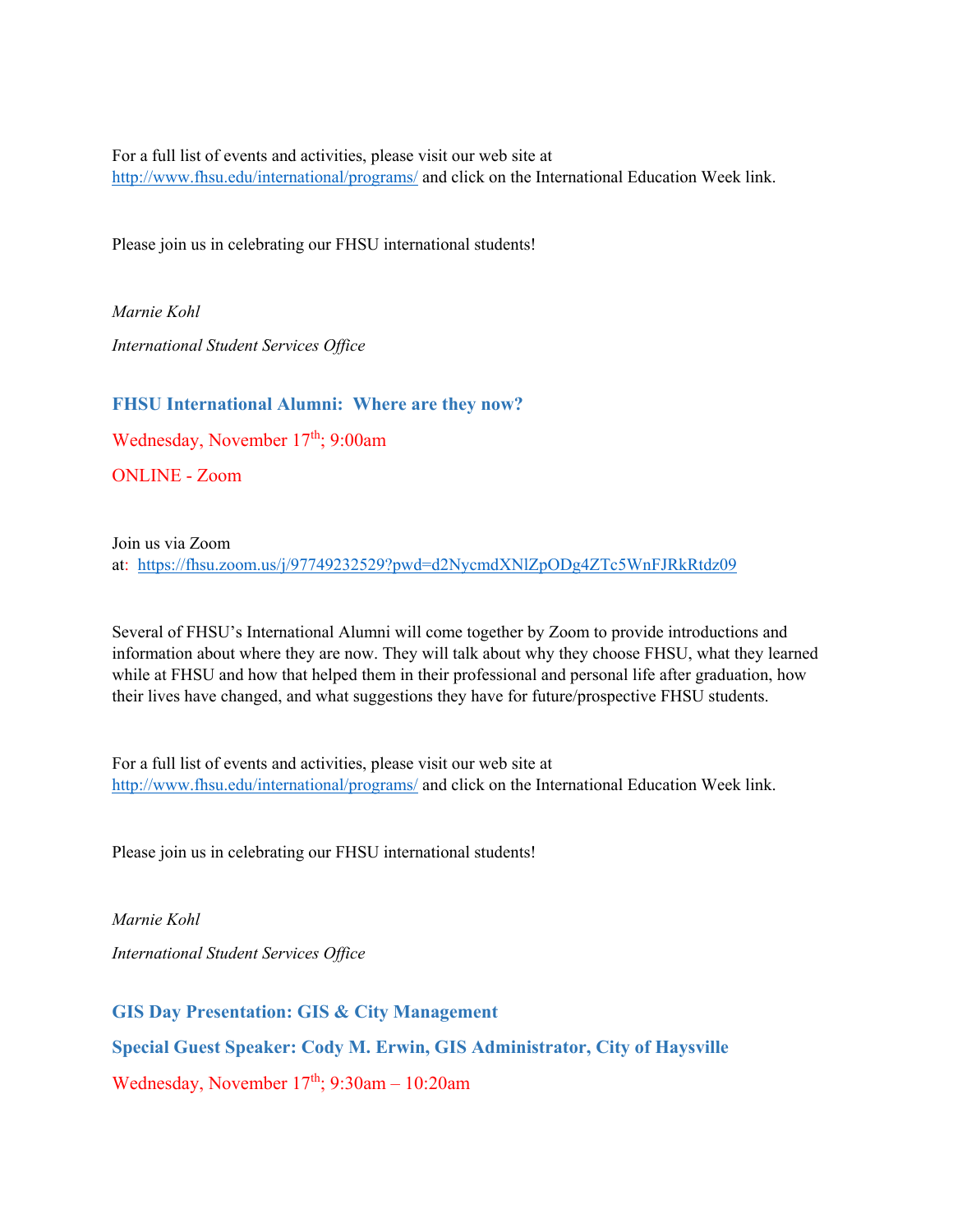### Rarick Hall 201

Mr. Cody M. Erwin, GIS Administrator for the City of Haysville will be on campus to give a community presentation on GIS & City Management.

*Sponsored by the Department of Geosciences* 

**GIS Day Presentation: "Basic GIS Skills" and "Pipeline Integrity Management" Special Guest Speaker: Mark Allen, President, Enertech Corporation**  Wednesday, November  $17<sup>th</sup>$ ; 2:00 pm – 3:00 pm Tomanek Hall 121

Mr. Mark Allen, President of Enertech Corporation will be on campus to speak to students and give a community presentation on Basic GIS Skills & Pipeline Integrity Management utilizing GIS.

*Sponsored by the Department of Geosciences* 

**Follow Your Path: International Student Success in the American Classroom**  Wednesday, November 17<sup>th</sup>; 2:30pm Memorial Union, Stouffer Lounge

Join us for a panel hosted by several FHSU international faculty to discuss the success of international students in the American classroom. Panelist will talk about their own experiences coming to the United States, navigating the American university classroom, challenges they faced, what barriers may exist at FHSU, suggestions for international students to overcome challenges or barriers they may encounter, and encouraging remarks for current international students and faculty helping to advise these students for success.

For a full list of events and activities, please visit our web site at http://www.fhsu.edu/international/programs/ and click on the International Education Week link.

Please join us in celebrating our FHSU international students!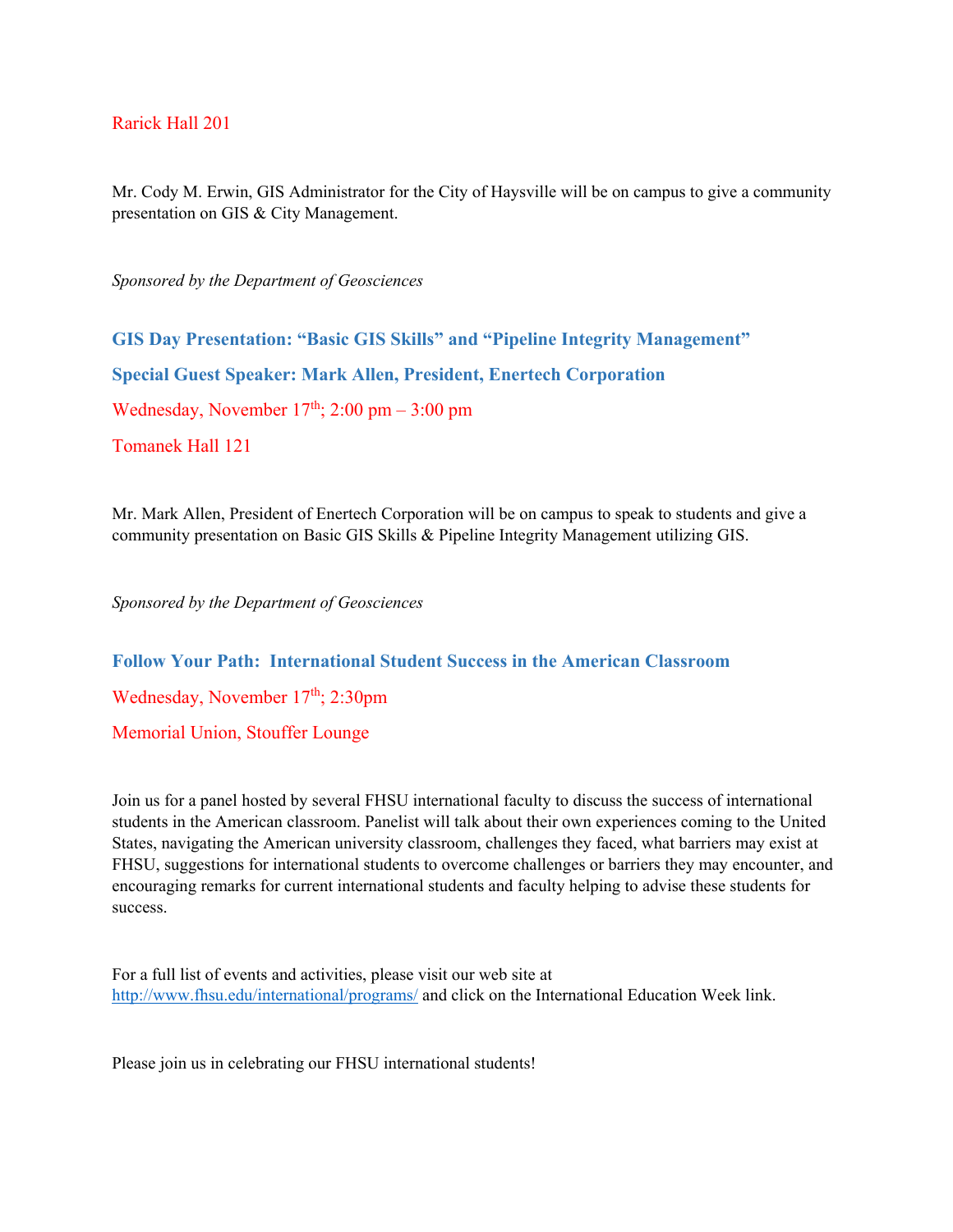*Marnie Kohl International Student Services Office* 

**Hispanic Dance Session: Tap Dance and Lyrical Dance (Body Expression) Session**  Wednesday, November 17; 6:30pm-9:00pm Cunningham Hall, Room 122 OR ONLINE - Zoom

Next Wednesday November 17, we have a Tap Dance and Lyrical Dance (Body Expression) Session from 6:30 - 9:00pm with Hannah and Sofi. (Plan to stay for one hour and 25 minutes at least (warm up and cool down sessions).

Sessions are taught live, and will also be streamed live on ZOOM to make it accessible and inclusive to friends who cannot make it to the campus sessions https://fhsu.zoom.us/j/97434239882?pwd=NGIwOFdSS0VPS2ZPdm56WUE2Tlc1UT09

Please wear a mask at all times inside of CH 122 during the session.

Please wait until we open the Zoom room for you.

Be there at 6:30pm. We start at 6:30pm promptly, or when CH 122 is free. All sessions are free and open to anybody who would like to learn about theses dances.  $\odot$ 

*All Hispanic Dance Sessions are sponsored by the Modern Languages Department, Spanish Club FHSU, and the Collaboration of the Department of Sociology with Dr. English* 

**Chartwells Thank-ful Event** 

Thursday, November 18<sup>th</sup>; Lunch

McMindes Café and/or Memorial Union, Tiger Market

Chartwells is also hosting the Thank-ful Event on Thursday November 18<sup>th</sup> at lunch for all students and faculty. Come and share some great food with friends at our Thanksgiving table. Can't make it to McMindes? Stop by the Tiger Market in the Memorial Union and grab a bite at our Thankful lunch station!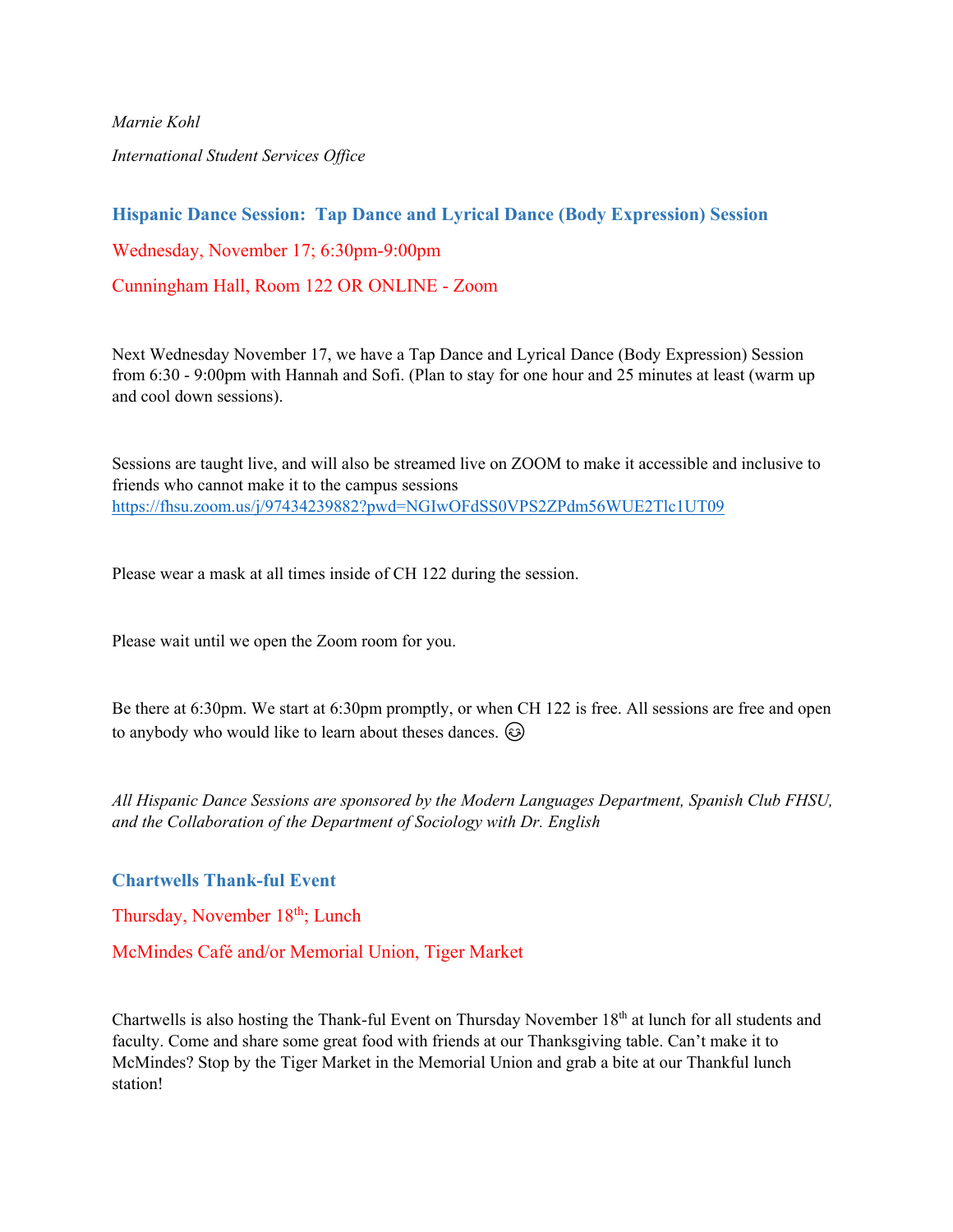# **AMS (Academy of Math & Science) Artists Behind the Art**

Thursday, November  $18<sup>th</sup>$ ;  $3:30pm - 4:00pm$ 

Forsyth Library

All week long our FHSU AMS (Academy of Math & Science) students will have their artwork and research projects on display in the Forsyth Library. Join us at 3:30pm on November 18<sup>th</sup> to meet the students who have worked hard on their pieces and talk with them about what they have created and learned. Come support your fellow students and expand your knowledge. interests in traveling abroad.

For a full list of events and activities, please visit our web site at http://www.fhsu.edu/international/programs/ and click on the International Education Week link.

Please join us in celebrating our FHSU international students!

*Marnie Kohl International Student Services Office* 

**Jana's Jewelry**  November  $29<sup>th</sup>$ ;  $1:00<sub>pm</sub> - 3:00<sub>pm</sub>$ Memorial Union, Stouffer Lounge

Volunteer with Tigers in Service on November 29th from 1-3pm in Stouffer Lounge in the Memorial Union to create domestic violence awareness bracelets for Jana's Campaign. Each bracelet will be made with an attached domestic violence resource card for the Jana's Campaign team of Prevention Educators to pass out to middle and high school students when they provide presentations at their schools. Each bracelet made will be worth 15 minutes of service! This will be a come and go event. Please stop by to help spread awareness for domestic violence and gain some service hours!

### **Hispanic Film Festival**

Monday, November 29<sup>th</sup>; 6:00pm

Albertson Hall, Room 169

Movie: Diarios de motocicleta (The Motorcycle Diaries) (2004) Director: Walter Salles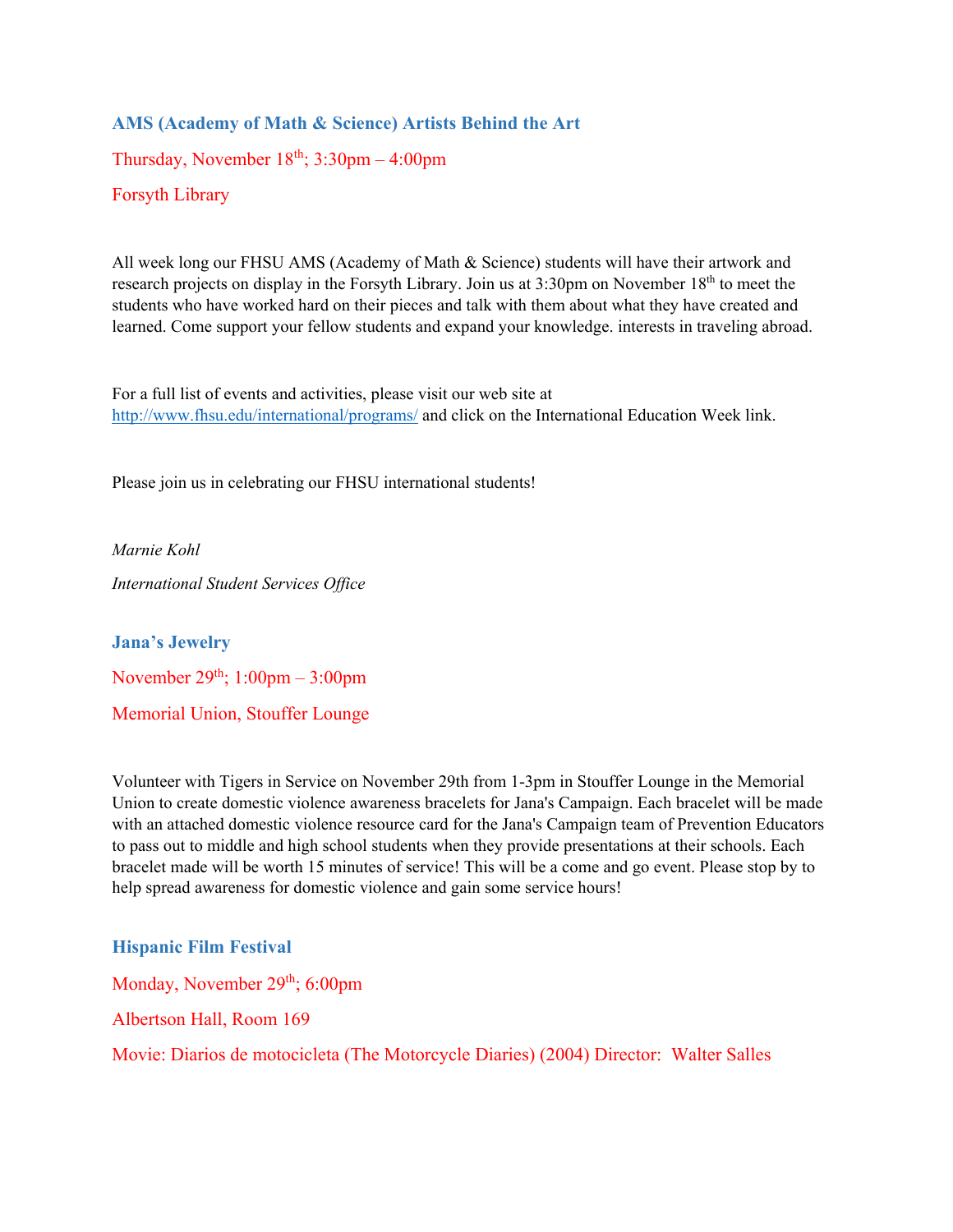### **The FHSU and Hays Community are invited to view** *Diarios de motocicleta (The Motorcycle Diaries***) (2004)***,* **directed by Walter Salles, at the Department of Modern Languages Annual Hispanic Film Festival on November 15, 2021 at 6:00 PM, in Albertson Hall, room 169.**

The FHSU and Hays Community are invited to view *Diarios de motocicleta (The Motorcycle Diaries*) (2004), directed by Walter Salles, at the Department of Modern Languages Annual Hispanic Film Festival on **November 15, 2021 at 6:00 PM, in Albertson Hall, room 169.** 

The Department of Modern Languages along with our historical sponsors, The Program for Cultural Cooperation between Spanish Ministry of Cultures and United States Universities, and The FHSU Conversation with Diversity Project, are proud to be able to present this monthly film series throughout the academic year.

For further information, contact:

Dr. Espino-Bravo in Modern Languages (c\_espinobravo@fhsu.edu).

\*All films are presented as part of the Modern Languages courses 325/326, and will be in Spanish with English subtitles.

# **CliftonStrengths Engaged**

Wednesday, December 1<sup>st</sup> AND  $2<sup>nd</sup>$ ; 9:00am – 12:00pm (Both days) Virtual (Zoom) Price: \$259 (Hays Chamber & FHSU Alumni discount available)

Do you want to take your understanding of your unique CliftonStrengths to the next level? CliftonStrengths Engaged takes participants' previous knowledge of their Top 5 to a deeper, more challenging, and more significant place. In this training, participants will gain access to their Full 34 report, which will enable us to continue to hone your Top 5 as well as exploring your Top 10 and working through the 'bottom 5'; the themes that we often misconceive as weaknesses. Armed with the Top 10 themes & awareness of the bottom 5, participants will discover how each person's unique strengths can be used to find partnerships that could benefit them at work and view co-workers in new and different ways through engaging team activities.

Learn more: https://www.fhsu.edu/cob/mdc/workshops/cliftonstrengths-engaged/index

*There is a pre-requisite to take this training.* Please make sure you have completed the MDC workshop, "CliftonStrengths Essentials" before signing up to take "CliftonStrengths Engaged."

**32nd Annual Fred P. Ruda Teaming Up for Tots** 

Saturday, December  $4<sup>th</sup>$ ; 9:00am – 1:00pm (come and go)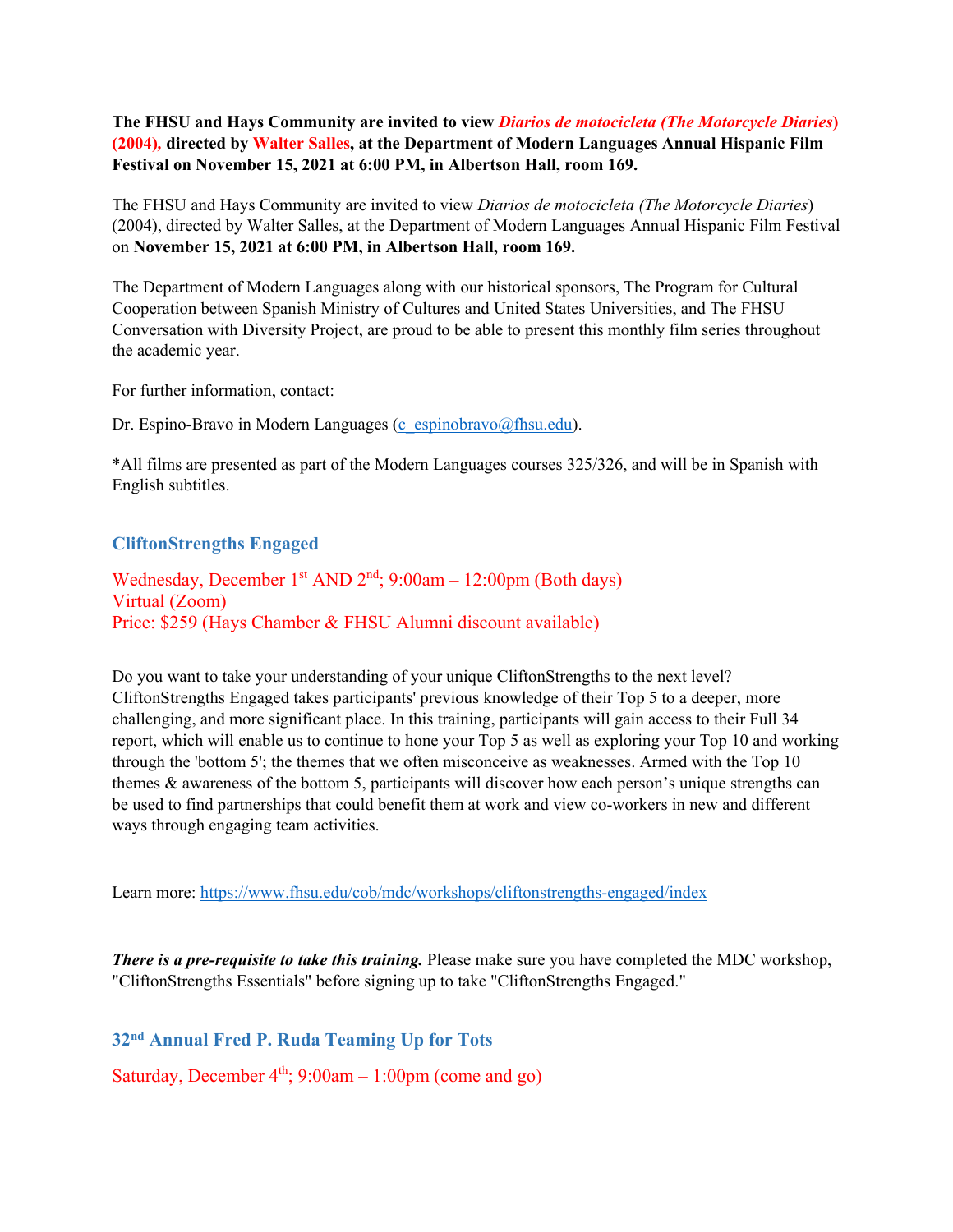### Center for Applied Technology

The Department of Applied Technology will host community volunteers to assemble approximately 200 wooden toys. This year we are making a transforming robot.

The program is designed to spread holiday cheer to local children who may not other receive Christmas presents. All ages are welcome to volunteer for toy production, but children 12 and under must be accompanied by an adult. Jobs include sanding, running parts from station to station, putting on wheels, attaching parts, finishing and, for those who have experience, running some machine operations.

If you cannot volunteer the entire time – please come and go as it fits into your schedule. The event will be held in the Center for Applied Technology (wood shop). No need to RSVP – just show up the day of the event.

### **EMPLOYMENT OPPORTUNITIES**

### **University Police Officer**

Fort Hays State University Police is currently accepting applications for the position of University Police Officer. Position will remain open until filled. For a full description and a list of requirements go to https://fhsu.wd1.myworkdayjobs.com/CAREERS.

Applicant must be at least 21 years of age, no felony convictions, no convictions for domestic violence, and must maintain a valid Kansas driver's license.

### **Chartwells Marketing Specialist/Intern**

#### **Part-time**

#### **Full Job Description:**

We are hiring in October/November for a Marketing position.

- **Location:** FHSU. 410 Agnew Lane, Hays, KS 67601.
- **Schedule**: P/T; schedule will vary. More details upon interview.
- **Requirement**: marketing knowledge/customer service experience
- **Perks:** Free shift meals! \$300 sign-on bonus!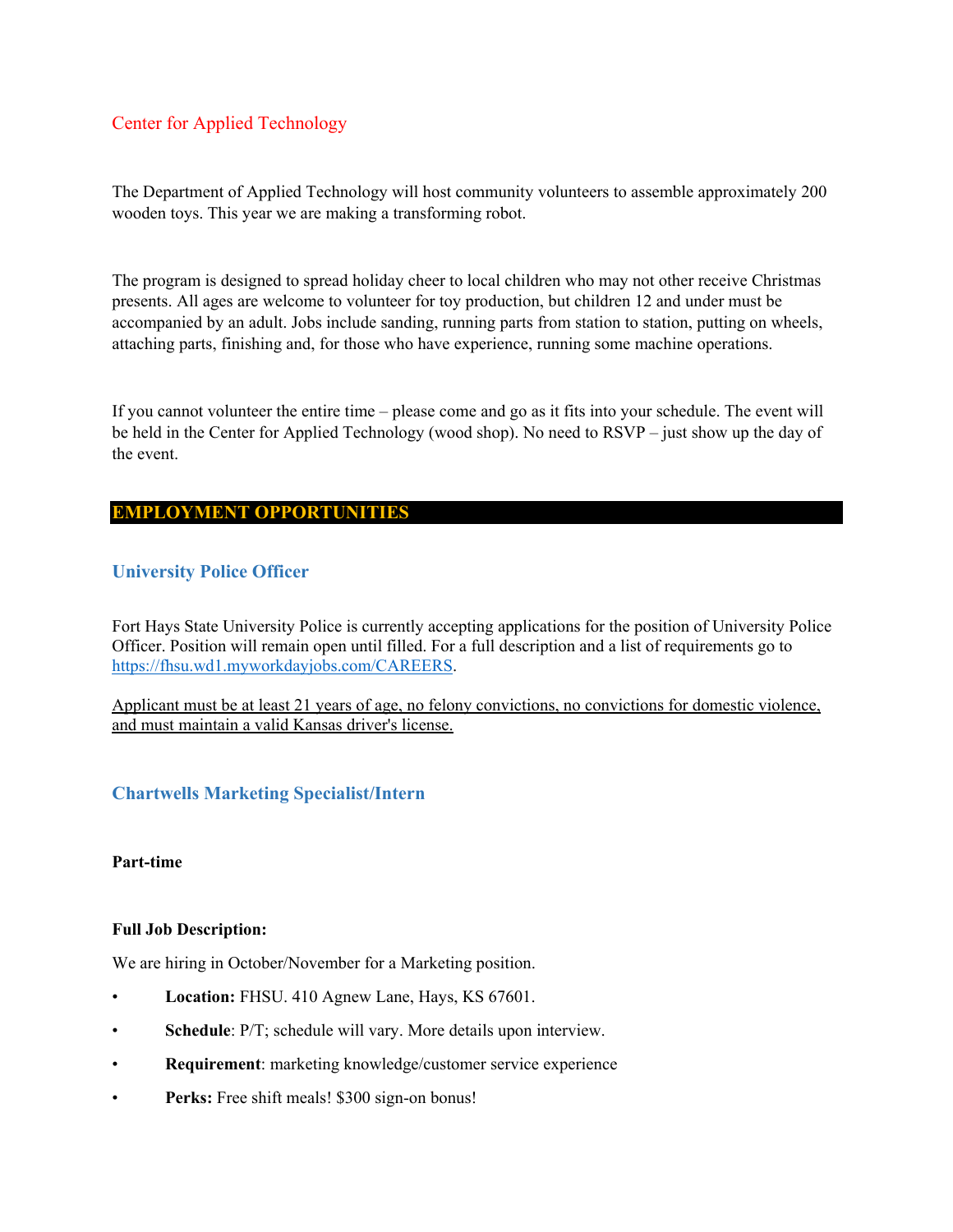#### Internal Employee Referral Bonus Available

At colleges and universities around the country, Chartwells Higher Education is re-inventing the oncampus dining experience. We are challenging the norm and setting new standards by investing in hightech, food-infused social spaces that bring people together to promote meaningful relationships and interactions. We are food-forward difference makers, bound together by a desire to feed hungry minds and prepare students for success.

With over 300 campuses around the country, we are seeking hungry, humble and smart associates who are looking to join and grow with a diverse organization. We invite you to start your career journey with us and look forward to hearing from you.

#### **Job Summary:**

**Working as a Marketing Specialist** for the Chartwells Higher Education at Fort Hays State University will allow you the opportunity to work with GREAT people like yourself! You will also have opportunities for advancement within the company.

### **Essential Duties and Responsibilities:**

- Leads in all marketing, advertising, and promotional activities
- Analyzes customer research, current market conditions and competitor information
- Develops and implements marketing plans
- Expands and develops marketing platforms
- Manages the productivity of the marketing plans and projects
- Monitors, reviews and reports on all marketing activity and results
- Delivers marketing activity within agreed budget
- Creates marketing presentations
- Monitors industry best practices and trends

#### **Preferred Qualifications:**

- BS in Marketing or in school for a degree in Marketing/Business
- Ability to present to large groups
- Knowledge of merchandising and promotions
- Excellent writing skills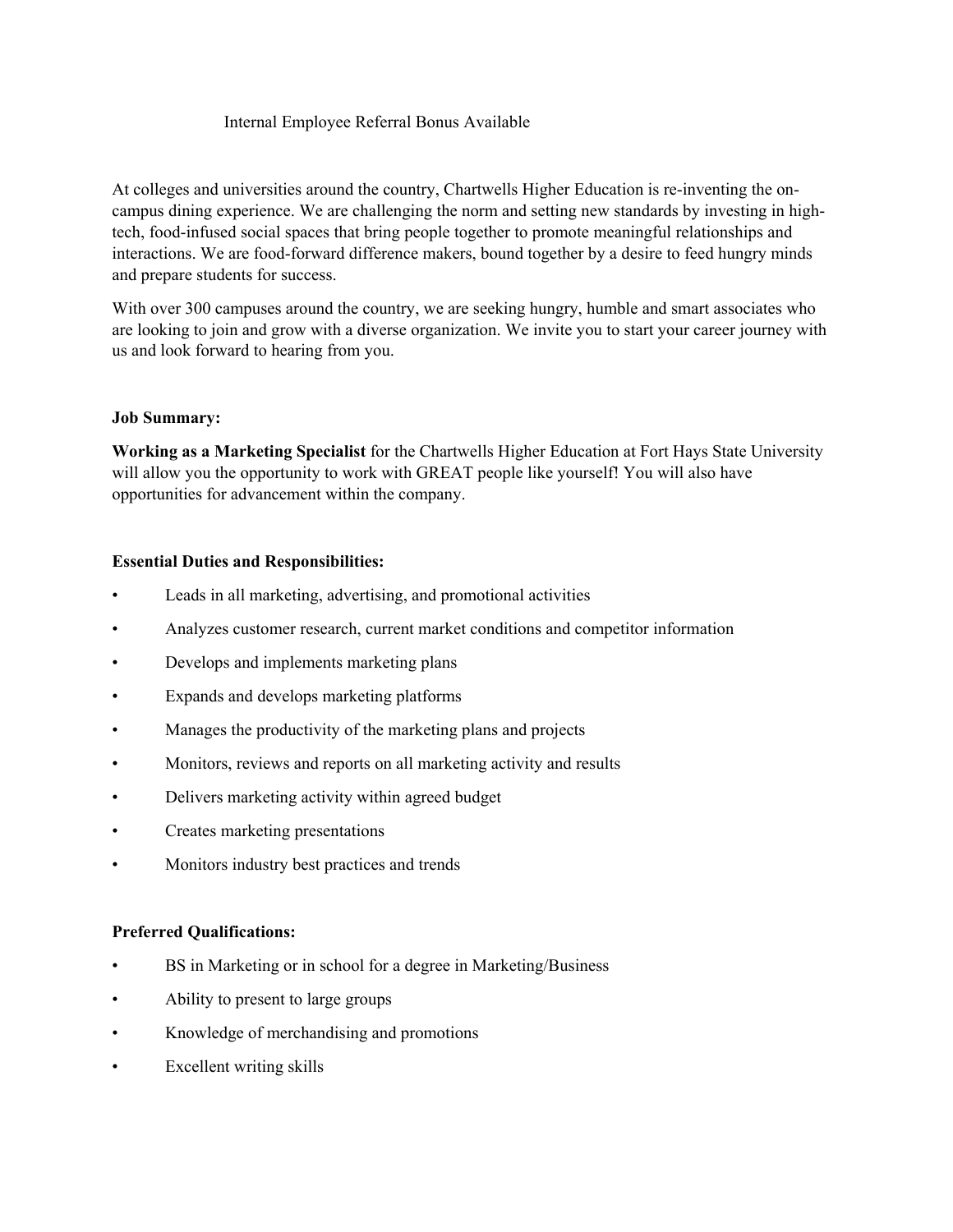#### **The Benefits:**

We are always looking for ways to invest in our people both inside and outside of work to help them achieve their full potential. Both full-time and part-time associates are eligible for the following benefits:

- **Medical**
- Dental
- Vision
- Opportunities for Training and Development
- Life Insurance/AD
- Disability Insurance
- Retirement Plan
- Associate Shopping Program
- Health and Wellness Programs
- Discount Marketplace
- **Identity Theft Protection**
- Pet Insurance

• Voluntary Benefits, including Critical Illness Insurance, Accident Insurance, Hospital Indemnity Insurance, Legal Services, and Choice Auto and Home Program

In addition, full-time positions also offer the following benefits to associates:

- Commuter Benefits
- Employee Assistance Program
- Flexible Spending Accounts (FSAs)

**We Make Applying Easy!** Want to apply to this job via text messaging? Text **JOB** to 75000.

The advertised program is an AI recruiting assistant that helps you apply to jobs with Compass Group. Message frequency varies. Message and data rates may apply. Text STOP to opt out or HELP for help. Terms and conditions: http://olivia.paradox.ai/moSkg

### **Our Commitment to Diversity and Inclusion:**

Compass Group is an equal opportunity employer. At Compass, we are committed to treating all Applicants and Associates fairly based on their abilities, achievements, and experience without regard to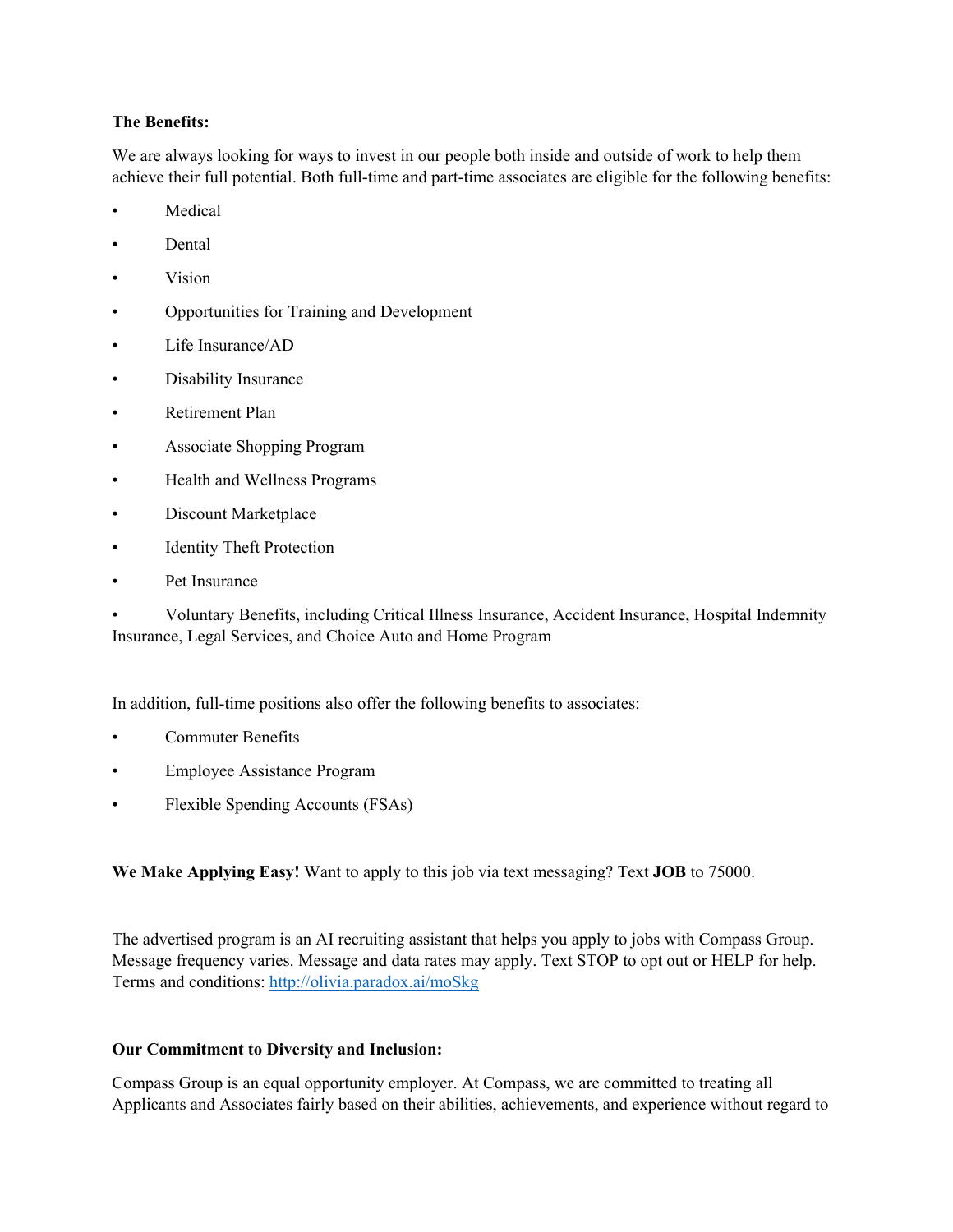race, national origin, sex, age, disability, veteran status, sexual orientation, gender identity, or any other classification protected by law.

Qualified candidates must be able to perform the essential functions of this position satisfactorily with or without a reasonable accommodation. Disclaimer: this job post is not necessarily an exhaustive list of all essential responsibilities, skills, tasks, or requirements associated with this position. While this is intended to be an accurate reflection of the position posted, the Company reserves the right to modify or change the essential functions of the job based on business necessity. \*Los Angeles applicants: Compass Group will consider for employment qualified applicants with criminal histories in a manner consistent with the requirements of the Los Angeles Fair Chance Initiative for Hiring (Ban the Box ordinance).

#### https://www.compassgroupcareers.com/

### **Professional Advisor**

#### **Job Description:**

This 12-month, full-time, non-teaching, non-tenure track, on-campus position proactively enhances the student experience by providing focused commitment to student success in their respective College. The professional advisor will report to the Dean or Assistant Dean of the College of Arts, Humanities, and Social Sciences and coordinate activities with appropriate department chairs.

#### **Basic Duties:**

Advises on-campus and online undergraduate students enrolled at FHSU regarding information, procedures, and academic requirements of a specific program or major; evaluates students' specific academic situations; and works with students to set reasonable academic goals aimed at timely completion of their chosen degree programs. Utilizes FHSU systems to prepare for advising of students. Interacts with students through the use of various technologies and in-person meetings. Professional advisors work with the dean of the respective college with regard to day-to-day operations and academic issues and the director of the Academic Advising and Career Exploration for training and development.

#### **Priority Deadline:**

November 20, 2021

#### **Base Salary Information:**

Bachelor's degree - \$36,000 per year (12-month contract)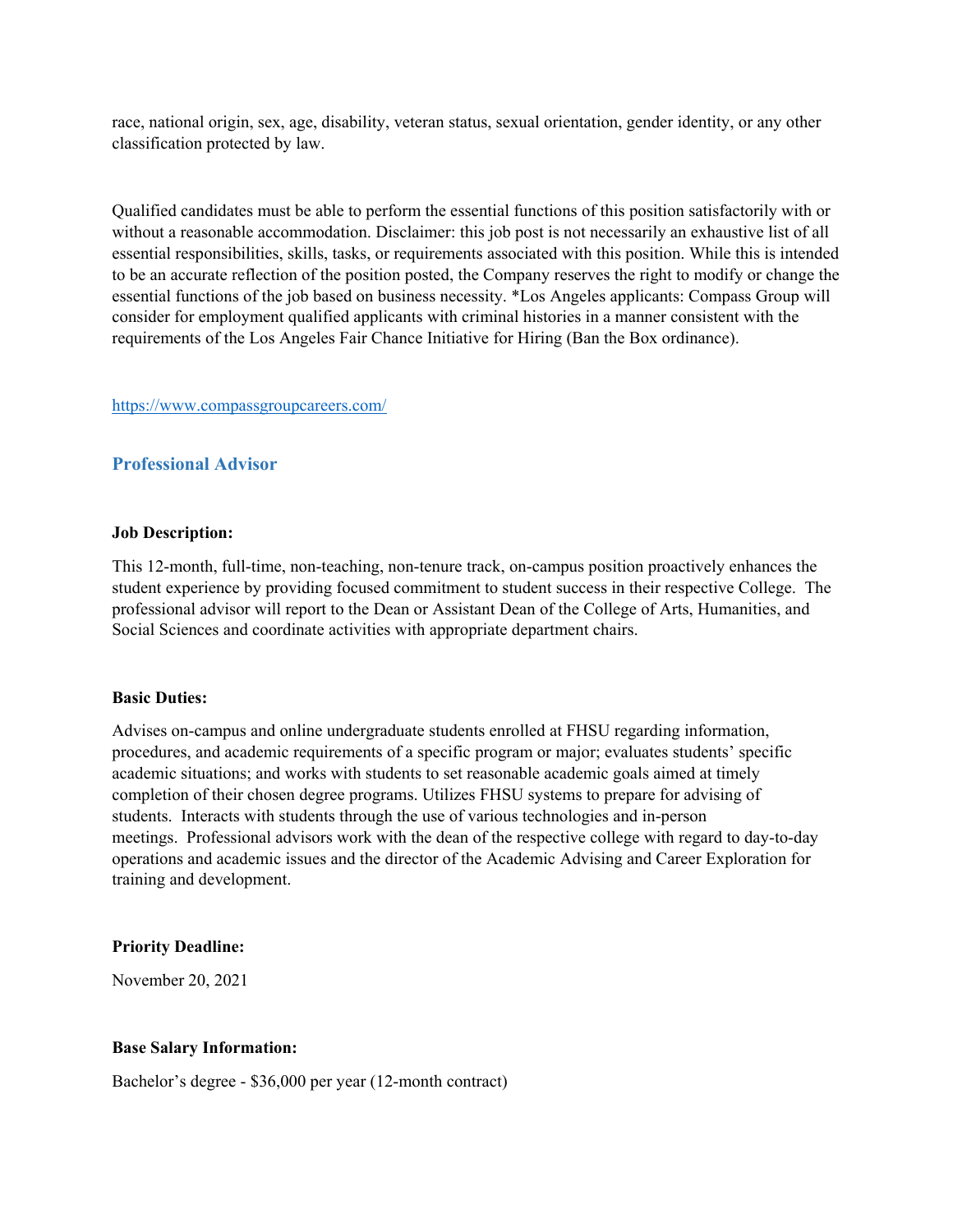Master's degree or higher - \$39,000 per year (12-month contract)

For a full description and to apply, please visit https://fhsu.wd1.myworkdayjobs.com/CAREERS

# **Adjunct Instructors in the Department of Communication Studies**

#### **Position Description**:

Seeking adjunct instructors (Non-Benefits eligible) for face to face instruction on the Fort Hays State University main campus, Hays, KS, who are available to teach communication courses on a variety of days and times. Opportunities to teach online may also be available to successful candidates.

#### **Minimum Qualifications**:

Successful applicants must hold an earned master's degree from an accredited institution and have a minimum of 18 graduate hours in the field of Communication. Must have college level teaching experience.

#### **Preferred Qualifications**:

Master's or higher degree in the field of Communication. Two or more years of recent college level teaching experience. Experience teaching Public Speaking type courses and one or more of the following courses is a plus:

- Introduction to Motion Pictures
- Media and Society
- Introduction to Organizational Communication
- Intro. to Public Relations and Advertising
- Strategic Writing and Ethics
- Visual and Creative Design
- Communication Theory
- Communication Research Methods
- Intercultural Communication
- Interpersonal Communication
- Nonverbal Communication
- Listening
- Conflict Management through Communication
- Communication and Gender

#### **Rank:**

Adjunct Instructor (Non-Benefits Eligible)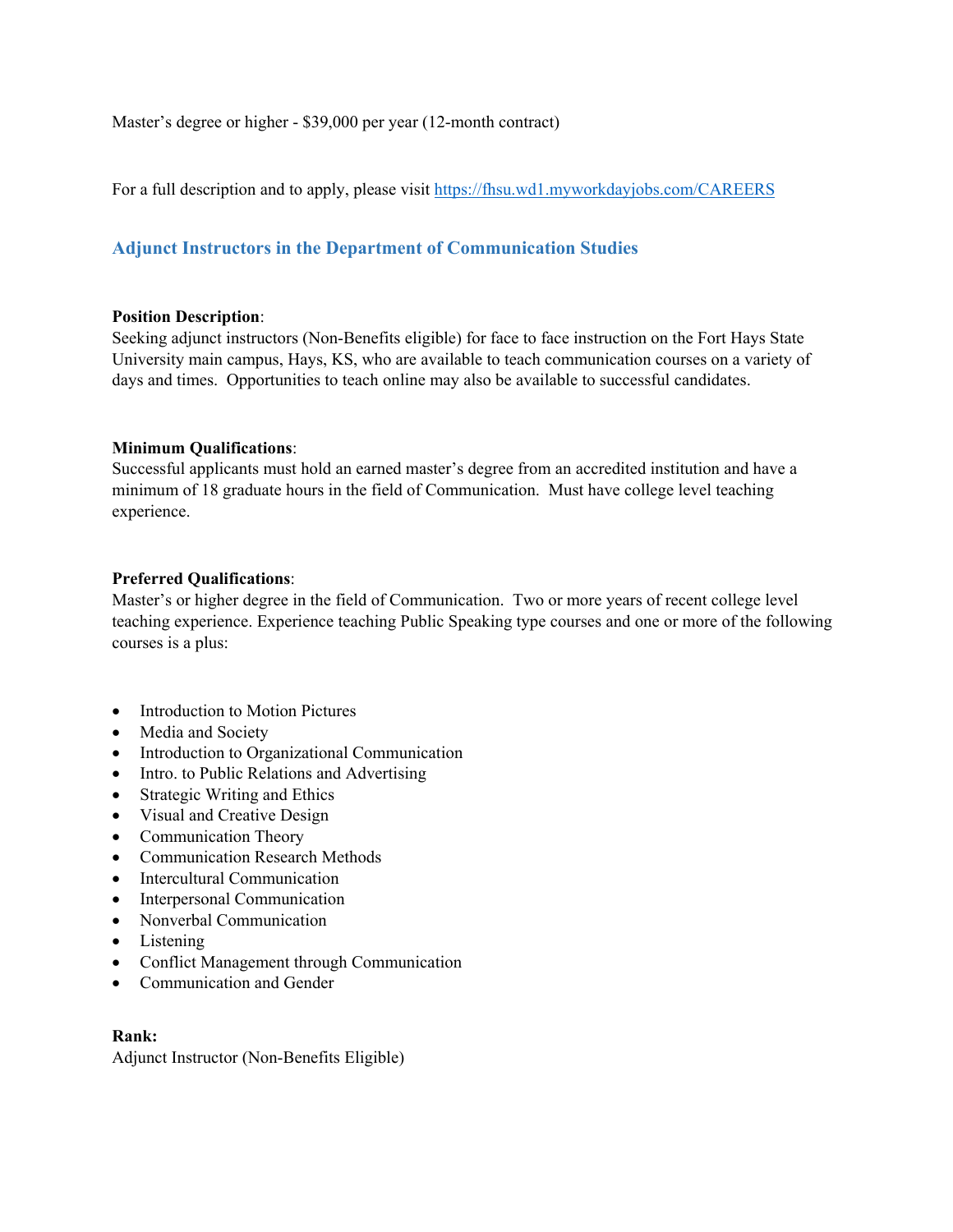**Appointment Date:**

Spring and/or Fall 2022

#### **Application Deadline**:

Review of applications will begin immediately and continue as positions need to be filled.

For a full description and to apply, please visit https://fhsu.wd1.myworkdayjobs.com/CAREERS

# **Carpenter**

#### **Position Description**:

Job responsibilities include a wide scope that includes examining blueprints and drawings for cabinet projects, determining and estimating project materials, constructing and repairing building structures and frameworks. Must have the ability to organize and prioritize work and have a good working knowledge of tools, materials, and methods used in carpentry. A successful candidate must possess the ability to follow instructions and pay attention to detail. Must be able to work well independently and as part of a team.

#### **Minimum Qualifications**:

This position requires a High School Diploma or equivalent. Must have three years of professional experience in carpentry/cabinet building.

#### **If you have questions regarding the position, please contact:**

Blake Weigel

bjweigel2@fhsu.edu

785-628-5222

For a full description and to apply, please visit https://fhsu.wd1.myworkdayjobs.com/CAREERS

#### **Assistant Director of Student Engagement**

#### **Position Description:**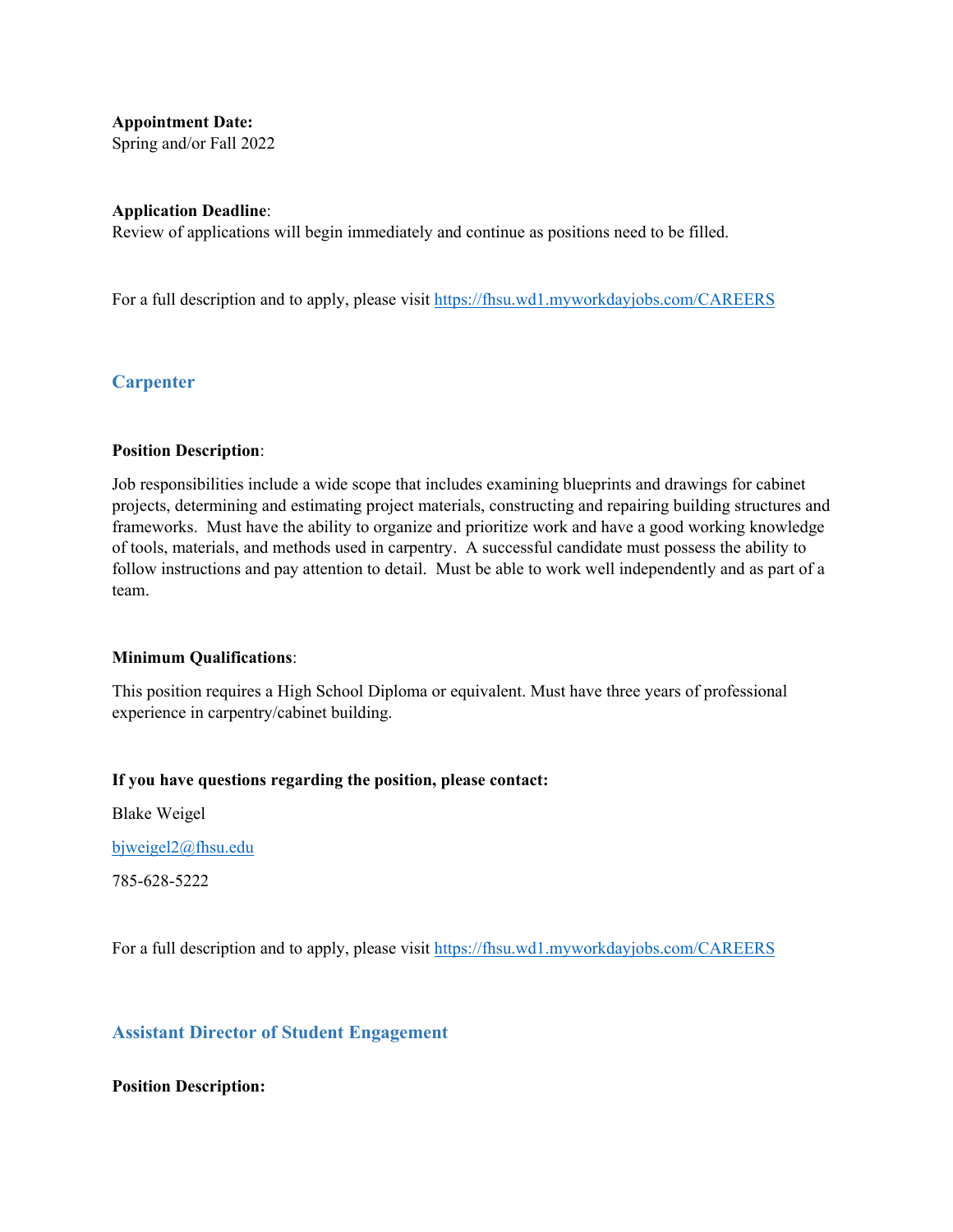Fort Hays State University seeks an Assistant Director of Student Engagement to serve as a member of the Student Engagement team. As a member of the Student Engagement team, the Assistant Director will assist with all areas within the department. The Student Engagement staff oversees engagement, student diversity, leadership development, fraternity and sorority life, student organizations, transition, and family programs. Student Engagement is the central-hub of student organizations and activities. Our centralized programming board works collaboratively to organize our student activities, transition programs, and diversity programs to provide social and educational experiences for students. Fraternity and Sorority Life is one of our top organizations students choose to join. There are over 120 student organizations, including 8 fraternities and sororities, on campus. Our team provides resources, support, and information on how to become and engaged leader on our campus.

For a full description and to apply, please visit https://fhsu.wd1.myworkdayjobs.com/CAREERS

### **Coordinator of Student Engagement**

#### **Position Description:**

Fort Hays State University seeks a Coordinator of Student Engagement to serve as a member of the Student Engagement team. As a member of the Student Engagement team, the Coordinator will assist with all areas within the department. The Student Engagement staff oversees engagement, student diversity, leadership development, fraternity and sorority life, student organizations, transition, and family programs. Student Engagement is the central-hub of student organizations and activities. Our centralized programming board works collaboratively to organize our student activities, transition programs, and diversity programs to provide social and educational experiences for students. Fraternity and Sorority Life is one of our top organizations students choose to join. There are over 120 student organizations, including 8 fraternities and sororities, on campus. Our team provides resources, support, and information on how to become and engaged leader on our campus. This is an on-campus position, employee will report to the Fort Hays State University campus to fulfill job duties.

For a full description and to apply, please visit https://fhsu.wd1.myworkdayjobs.com/CAREERS

### **Senior Administrative Assistant – Allied Health Department**

#### **Position Description:**

This position involves administrative and general office support duties along with specialized tasks and provides support to the departmental chair and faculty. Duties will include communication, accounting and bookkeeping, assistance with personnel processes, data management, and public relations assignments. Will utilize standard office tools and technology and supervise and provide leadership to student employees. A successful candidate will be well organized; detail oriented; have the ability to work independently and in a team environment; have strong oral communication skills and a commitment to excellent customer service. This position reports directly to the department chair.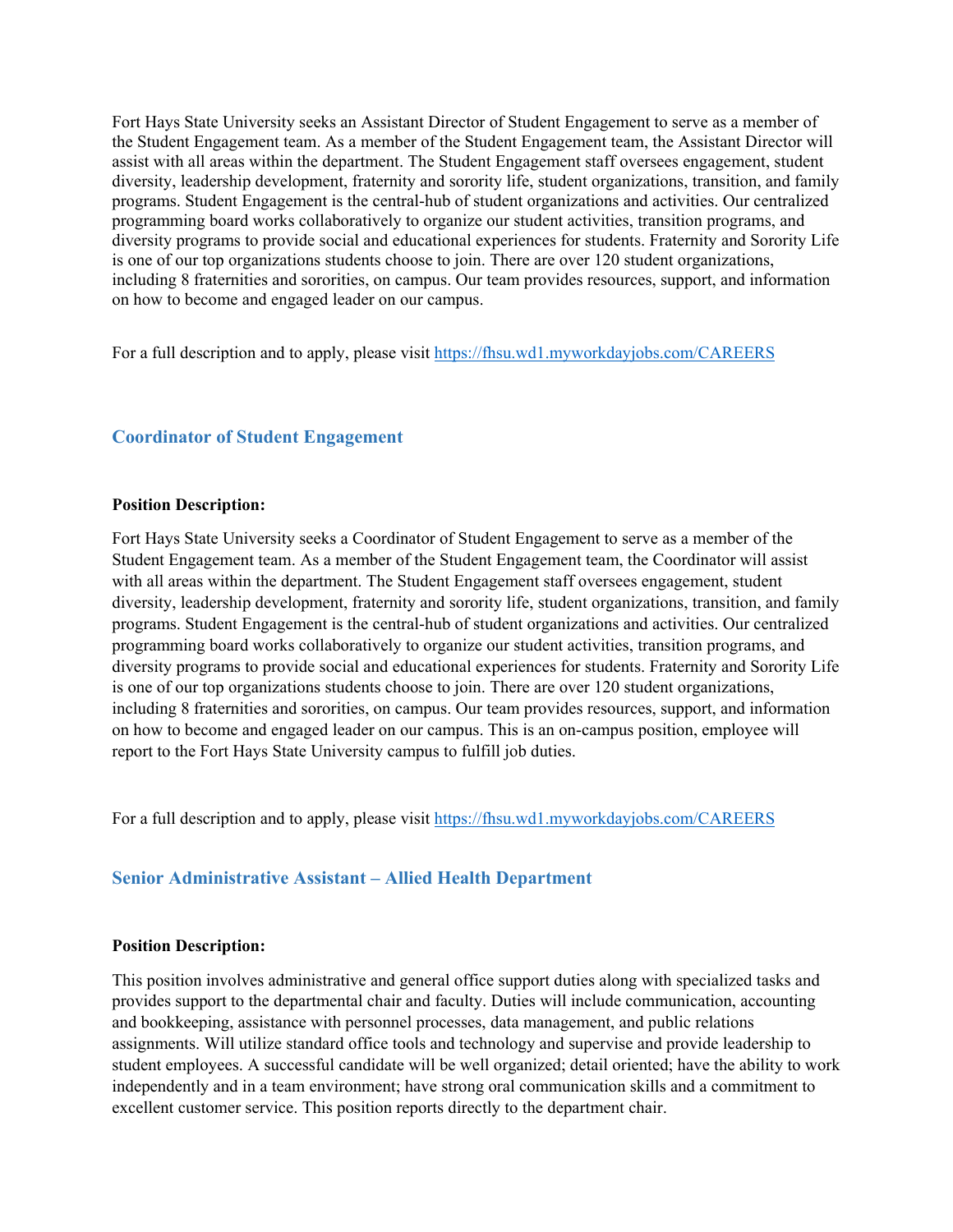#### **Minimum Qualifications:**

High School diploma or GED equivalency and one year of office experience or one year of postsecondary education.

#### **Preferred Qualifications:**

- Bachelor's degree
- Office experience beyond one year
- Strong written skills
- Supervisory experience
- Demonstrated ability to use and be proficient with Microsoft Office suite as demonstrated by the application documents (Outlook, Word, Excel, Access, PowerPoint)

#### **Priority Deadline:**

November 30, 2021. Screening of complete applications will begin immediately and will continue until the position is filled.

**Start Date:** January 2022

**Salary:** \$13.98 per hour plus benefit package

For a full description and to apply, please visit https://fhsu.wd1.myworkdayjobs.com/CAREERS

#### **SHARE WITH STUDENTS**

**Spring 2022 Course: Write with Confidence!** 

#### **ENG 121 Language Skills in the Professions (ONLINE, 3 Credit hours)**

#### **OPEN TO ALL STUDENTS**

Language Skills in the Professions prepares students to write with confidence and competence by exploring writing required in a variety of professional contexts and careers. This course is most appropriate for upper-division students seeking to hone their skills in audience consideration, purposeful/effective writing, and public and online presentation.

For more information contact Dr. Eric Leuschner, edleuschner@fhsu.edu.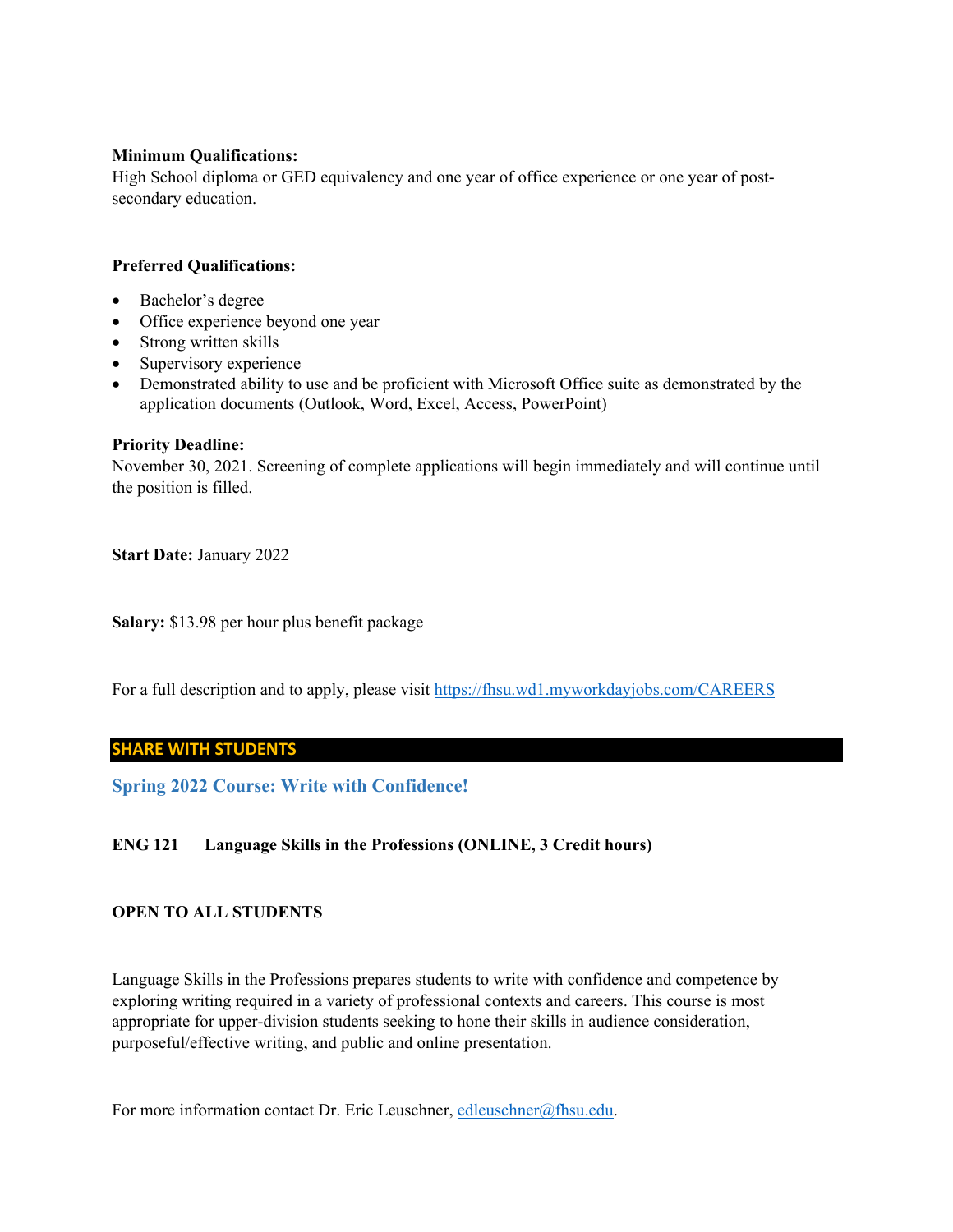### **ATSO GIS Presentation!**

Join ATSO on November 17 from 4:30 to 5:20 for a presentation on digital map making in GIS by president Tia Hayworth. Pizza provided- first come first serve!

What is ATSO? The Advanced Technology Student Organization is a collection of students of all majors interested in learning about technology. We have a server that hosts a Minecraft server open to ATSO and Esports members.

### **Two Housing Scholarships Remaining for Spring 2022**

There are only TWO single-occupancy rooms available for January to May 2022. The Dane G. Hansen Scholarship Hall is designed to foster entrepreneurship in students from any major. Residents are required to enroll in Entrepreneurship coursework which counts toward the Entrepreneurship Certificate. Housing cost is \$1,488 per semester after the housing scholarship is applied. Applications are due November 17 for the spring semester.

Video tour on YouTube: https://www.youtube.com/watch?v=iKysY73pthc&t=8s

For Eligibility, Expectations, and Application, visit: https://www.fhsu.edu/cob/entrepreneurship/scholarshiphall/

Contact: Dr. J.A. Talkington at JAtalkington2@FHSU.edu

#### **Come Play with Clay in Ceramics Courses!**

Want to explore your creativity in an immersive experiential class with a strong sense of community? You are welcome to enroll in a ceramics course, **no previous experience is required.**

**Art 260** is the introductory course and is primarily a handbuilding course exploring various clays, glazes and forming methods.

**Art 360** is devoted to learning to throw on the potter's wheel. The pre-requisite can be waived. This class uses porcelain and is high fired to make the pottery functional.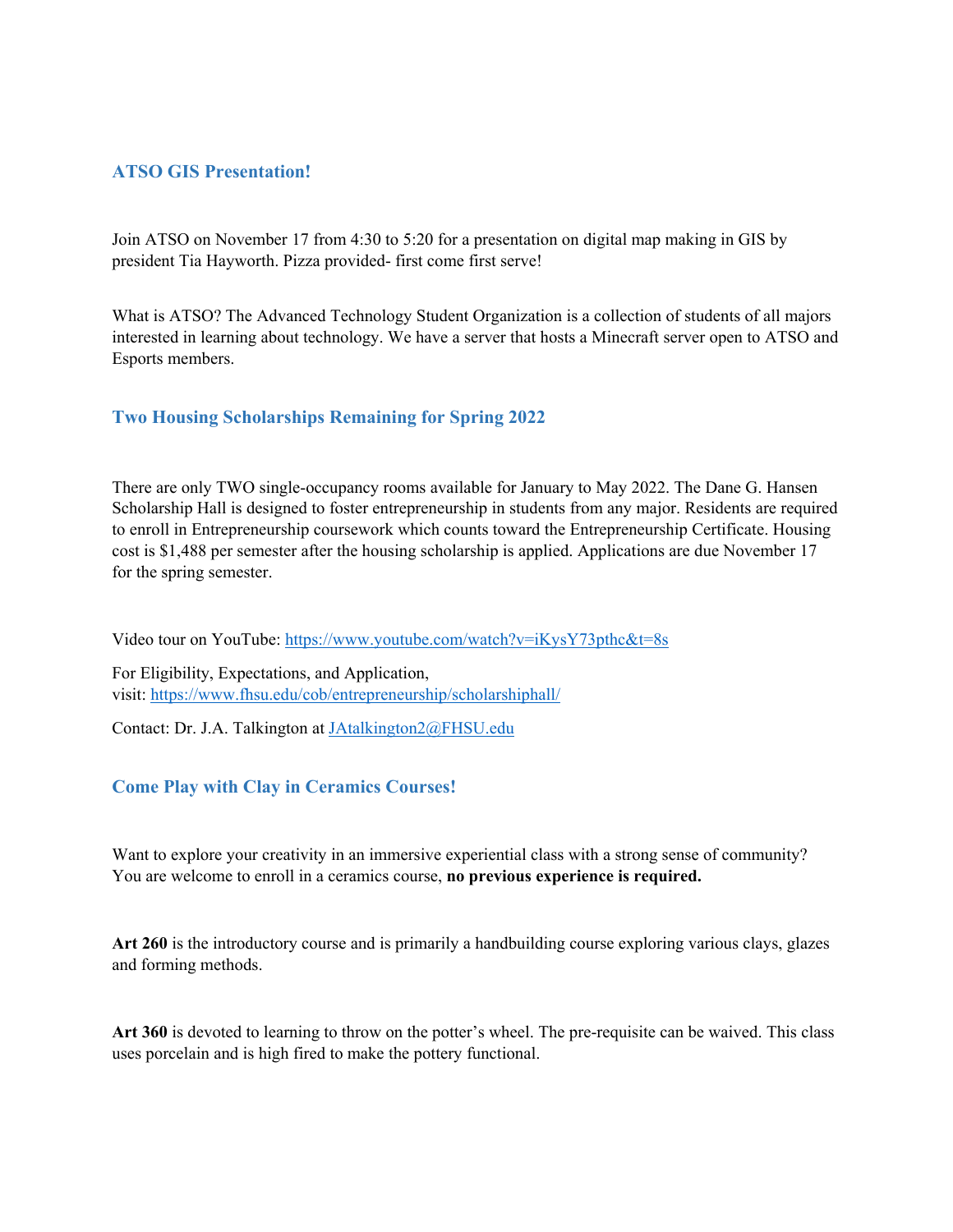**Art 460** is the most advanced ceramics course with a pre-requisite of Art 260. This course in more selfdirected with some class group assignments. Students can earn a Certificate in Ceramics by taking three courses in Ceramics.

No need to be an art major to take a Ceramics Course, all interested people are welcome. The courses start with the basics and help individuals build skills in a supportive dynamic community.

*Come Play with Clay! Contact Linda Ganstrom for more information at lmganstrom@fhsu.edu.* 

# **GIS Day Presentation: "Basics of GPS and Geocaching" - FHSU Faculty: Dr. Thomas Schafer & Dr. Richard Lisichenko**

When: Wednesday, November  $17<sup>th</sup>$ ; 3:30 pm – 5:00 pm

Where: Tomanek Hall 121

GIS Day Special presentation and Hands-on activity exploring the applications of GPS and FUN with Geocaching.

Pizza will be provided at this event. Please RSVP to geosciences  $\omega$  fhsu.edu so we make sure no one goes away hungry!

*Sponsored by the Department of Geosciences* 

#### **STUDENT ABSENCES**

#### **TEECA Students Travelling to Pittsburg**

The following TEECA (Technology and Engineering Education Collegiate Associate) students will be missing class on the afternoon of Wednesday, November 10, November 11-12, 2021, as they will be participating in the Four-State Regional Technology Conference in Pittsburg, KS.

The students are responsible for contacting their instructors about any missed assignments.

Sergio Alba-Garcia Luke Barber